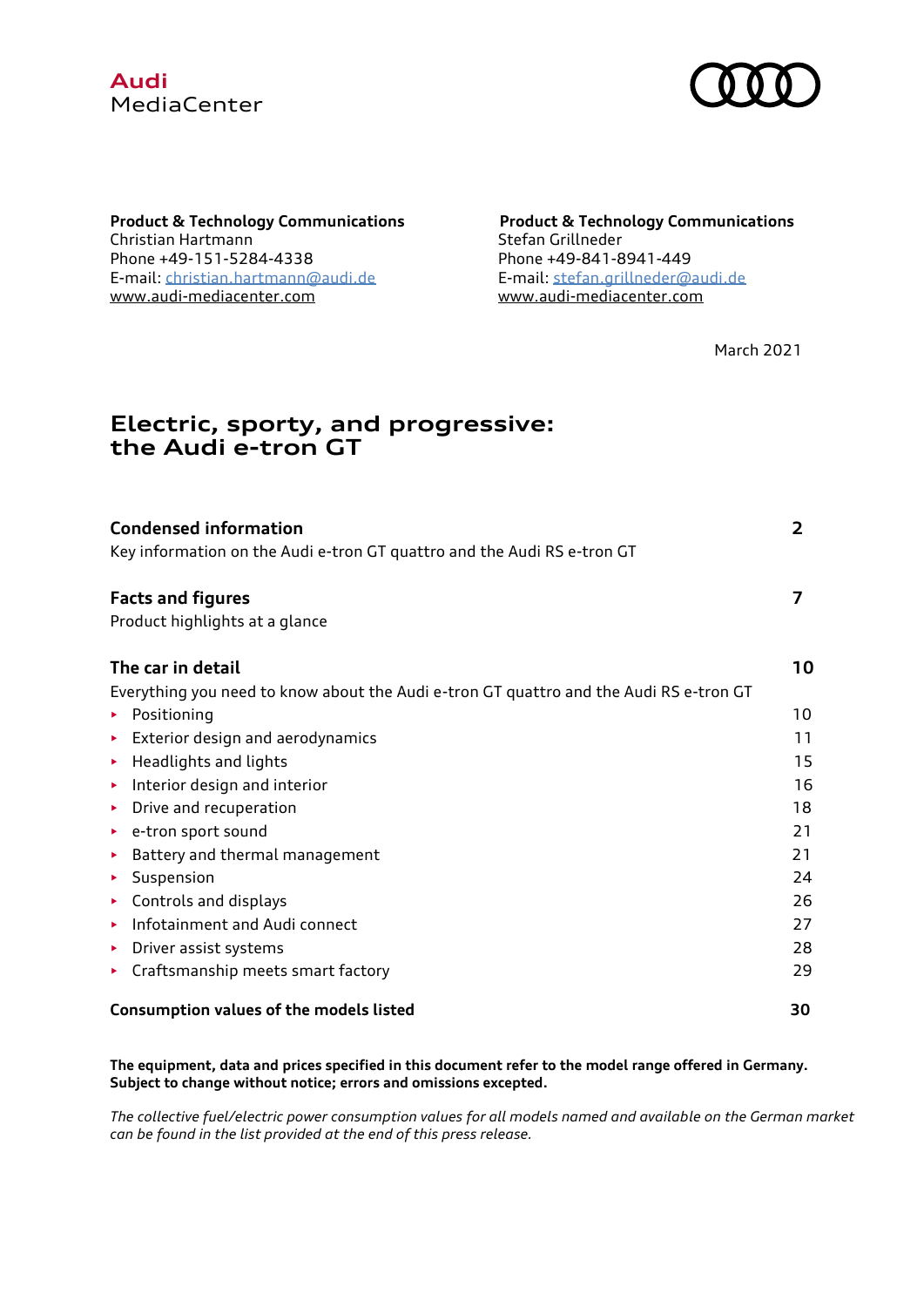



Condensed information

# **The full appeal of electric driving: the Audi e-tron GT quattro**

**With the e-tron GT quattro (combined electric power consumption in kWh/100 km** *(62.1 mi)***\*: 19.6–18.8 (NEDC), CO<sup>2</sup> emissions combined in g/km** *(g/mi)***\*: 0), Audi is demonstrating just how exciting electric mobility can be. The four-door coupé combines emotive design with a powerful drive, dynamic handling, and a long range. The e-tron GT\*\* heralds a new era: It is the gran turismo of the future and a signature car for the brand with the Four Rings.**

#### **A new generation gran turismo: sportiness, convenience, and sustainability**

It is an Audi such as the world has never seen before: With the e-tron GT\*\*, the brand is demonstrating its plans for shaping an emotive and exciting future of mobility. Presales in Europe for the all-electric Gran Turismo kicked off in mid-February 2021 together with two models. The e-tron GT quattro\*\* is priced from EUR 99,800 in Germany. The RS e-tron GT (combined electric power consumption in kWh/100 km *(62.1 mi)*\*: 20.2–19.3 (NEDC), CO<sup>2</sup> emissions combined in g/km *(g/mi)*\*: 0) is the brand's new electric spearhead and listed at EUR 138,200. Both models are powerful, fast, and dynamic, and both have zero local emissions. The sum of these strengths adds up to a character that reinterprets the idea of the gran turismo.

### **Aesthetics arise from efficiency: the exterior design and aerodynamics**

The exterior of the Audi e-tron GT\*\* is a dynamic work of art with balanced proportions - a long wheelbase and wide track, large wheels and a flat roofline. The four-door coupé is 4.99 meters *(16.4 ft)* long and 1.96 meters *(6.4 ft)* wide, but is just 1.41 meters *(4.6 ft)* high. This is made possible by recesses in the high-voltage battery: The front passengers can place their feet in them, which allows them to sit in a low yet comfortable position. Every detail of the exterior design is harmonious – from the headlights (available with Audi laser light as an option), the powerful quattro blisters, and the wheels, all the way to the large diffuser at the rear end. Customers can choose from nine paint colors and two styling packages. The roof is made of glass as standard, and of light carbon fiber-reinforced polymer (CFRP) as an option.

Aesthetics arise from efficiency – the drag coefficient of the Audi e-tron GT\*\* is just 0.24. Active elements manage the aerodynamics. Two controllable inlets supply the front brakes and the thermal management with cooling air as required. The rear spoiler extends to two positions

*<sup>\*</sup> Information on electric power consumption and CO<sup>2</sup> emissions figures given in ranges depend on the equipment selected for the vehicle.*

*<sup>\*\*</sup> The collective fuel/electric power consumption values for all models named and available on the German market can be found in the list provided at the end of this press release.*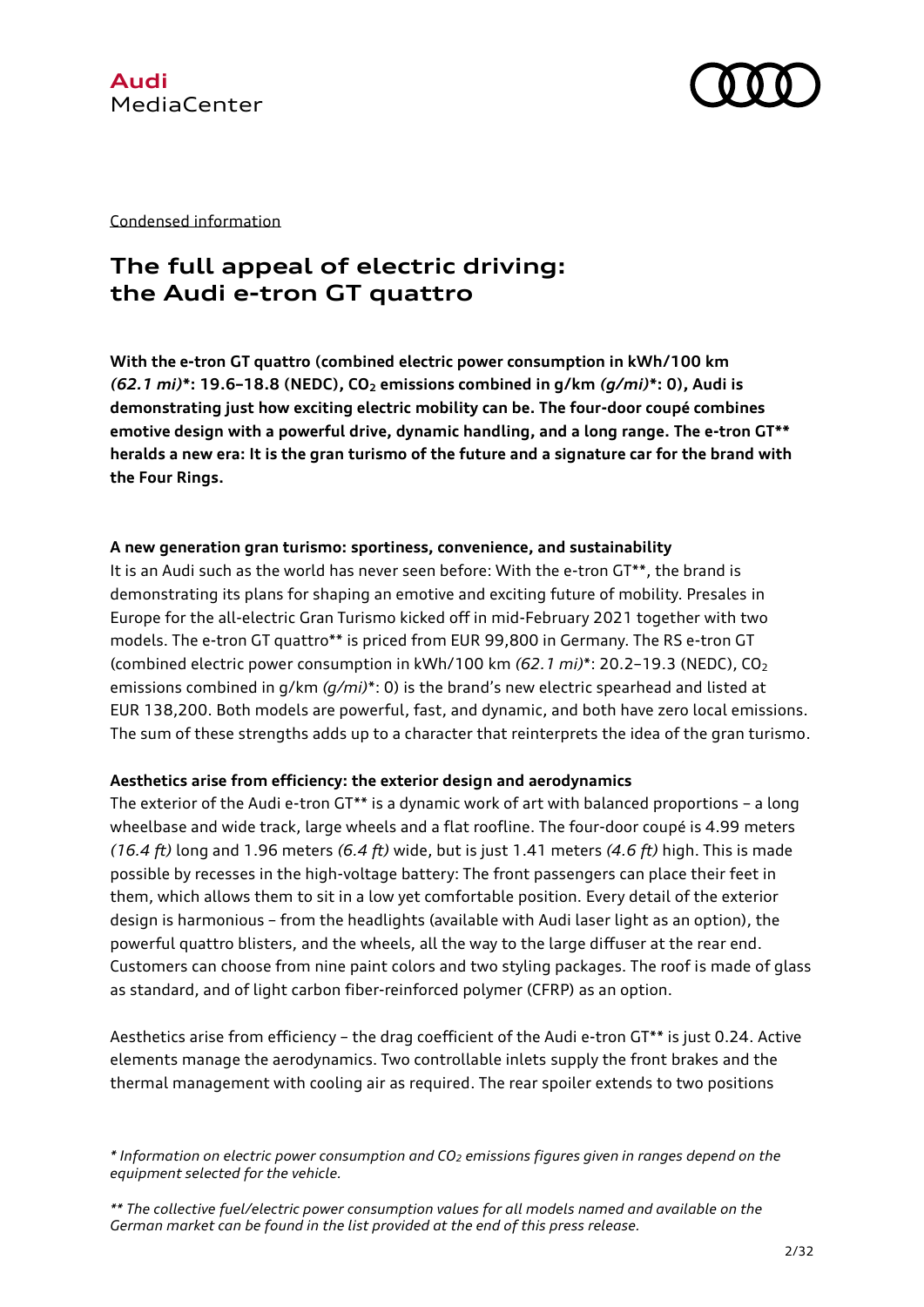

depending on the driving situation. The fully paneled underbody, which flows into a broad diffuser, and the aero blades with which some wheels are equipped complete the aerodynamics concept. The outer skin of the electric gran turismo is made entirely of aluminum. Parts made of hot-shaped steel form the rigid and impact-resistant backbone of the passenger compartment, with support from the aluminum housing of the high-voltage battery. The front and rear sections integrate large components made of cast aluminum and aluminum profiles.

### **Spacious and elegant: the interior**

In addition, the interior of the Audi e-tron GT quattro (combined electric power consumption in kWh/100 km *(62.1 mi)*\*: 19.6–18.8 (NEDC), CO<sup>2</sup> emissions combined in g/km *(g/mi)*\*: 0) and RS e-tron GT (combined electric power consumption in kWh/100 km *(62.1 mi)*\*: 20.2–19.3 (NEDC), CO<sup>2</sup> emissions combined in g/km *(g/mi)*\*: 0) offers the ambiance of a classic gran turismo. Separated by a wide center console, the driver and front passenger sit in a sporty and low position. The interior is airy, and the instrument panel is based on Audi's "monoposto" design and so faces toward the driver. The luggage compartment in the rear has a volume of 405 liters *(14.3 cu ft)*; the RS model\*\* with the standard Bang & Olufsen Premium Sound System offers 350 liters *(12.4 cu ft)* of space. The storage compartment beneath the hood provides another 81 liters *(2.9 cu ft)* of volume.

The progressive elegance of the interior design emphasizes the character of the e-tron GT\*\*. The third characteristic of the gran turismo, aside from sportiness and comfort, is sustainability. The floor carpet and floor mats are made of recycled material, such as old fishing nets, as standard. The sport seats plus with 14-way adjustment – the middle of the three seat variants – are available with two covers, both of which are also made largely from recycled polyester. Customers with exquisite taste can also opt for high-quality leather or inlays made of silk-matt carbon. Those who are looking for even more individual solutions can find them in the Audi exclusive range from Audi Sport GmbH.

### **Powerful: electric all-wheel drive and recuperation**

With its two electric motors on the front and rear axles, the Audi e-tron GT\*\* is a sporty touring sports car with a confident motor variant. Depending on the model, it delivers an output of 350 kW (476 PS) or, as an RS version\*\*, 440 kW (598 PS); in overboost, the e-tron GT quattro can even briefly deliver 390 kW (530 PS) and the RS e-tron GT 475 kW (646 PS). The total torque is 630 Nm (*464.7 lb-ft*) or 830 Nm *(612.2 lb-ft)*. The RS model completes the standard sprint from zero to 100 km/h *(62.1 mph)* in 3.3 seconds. When the driver fully depresses the accelerator pedal from a standstill, the two-speed transmission on the rear axle engages first gear.

*<sup>\*</sup> Information on electric power consumption and CO<sup>2</sup> emissions figures given in ranges depend on the equipment selected for the vehicle.*

*<sup>\*\*</sup> The collective fuel/electric power consumption values for all models named and available on the German market can be found in the list provided at the end of this press release.*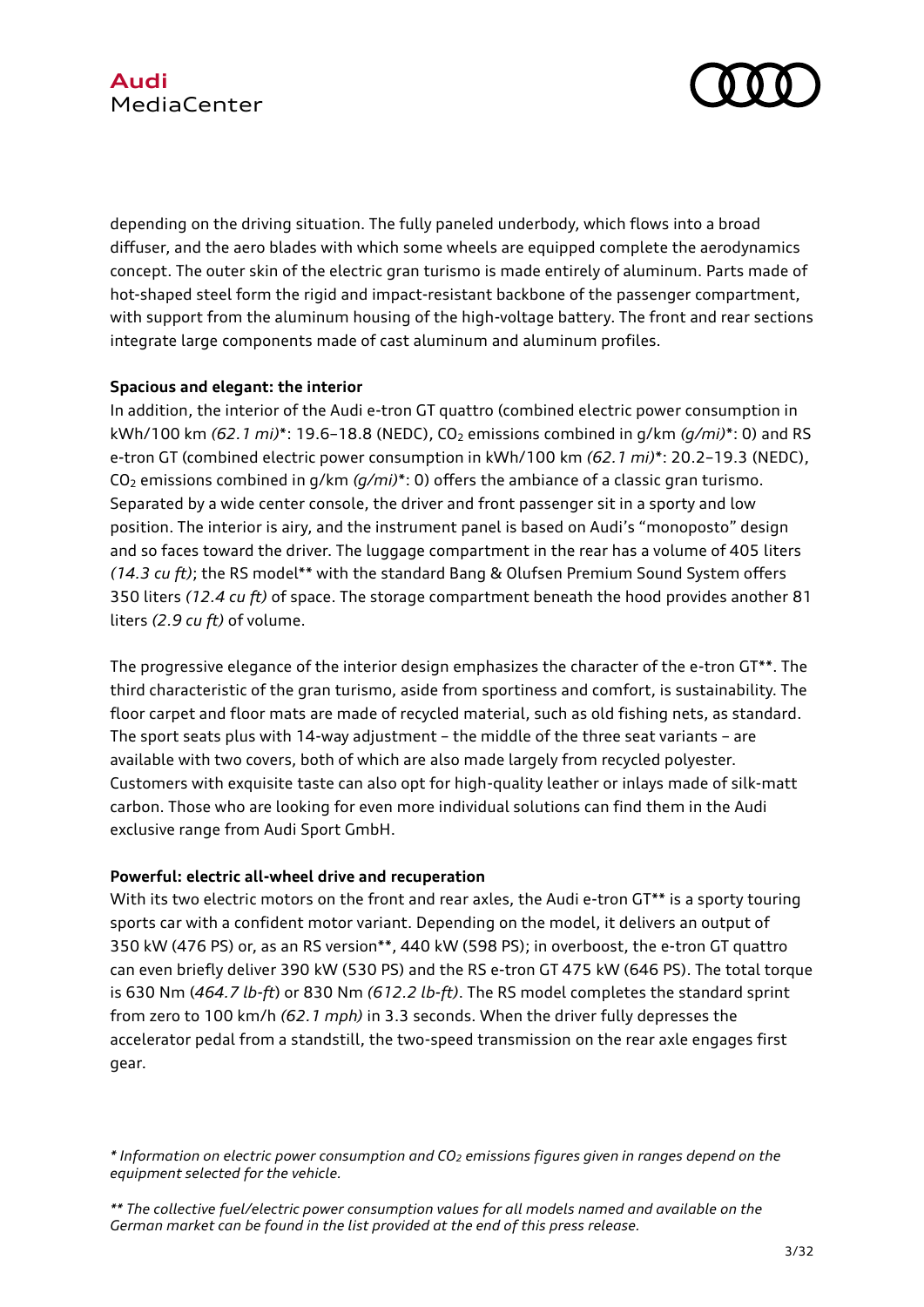

Thanks to its lightning-fast control operations, the electric all-wheel drive provides the e-tron GT\*\* with maximum dynamism, stability, and traction in any driving situation. When the driver releases the right-hand pedal, the gran turismo usually switches to coasting mode. While braking, the electric motors perform decelerations alone up to around 0.3 *g*, i.e. the vast majority of all everyday driving situations.

### **Powerful and progressive: the e-tron sport sound**

The e-tron GT (combined electric power consumption in kWh/100 km *(62.1 mi)*\*: 19.6–18.8 (NEDC), CO<sup>2</sup> emissions combined in g/km *(g/mi)*\*: 0) is a work of art in terms of not only technology and design but also acoustics – that is, if the customer also ordered the e-tron sport sound, which comes as standard with the RS model (combined electric power consumption in kWh/100 km *(62.1 mi)*\*: 20.2–19.3 (NEDC), CO<sup>2</sup> emissions combined in g/km *(g/mi)*\*: 0). Two control units and amplifiers generate a separate interior and exterior sound which is output by two loudspeakers each outside and inside the vehicle. The e-tron sport sound has a high-quality and progressive sound, and the driver can activate it and modulate its amplitude via the Audi drive select system.

### **Fast charging and long ranges: the high-voltage battery**

The maximum range up to 488 kilometers *(303,2 mi)* that the e-tron GT\*\* achieves is every bit as outstanding as its driving performance. Its high-voltage battery integrates 396 pouch cells with a flexible outer shell and provides a net capacity of 84 kWh (93 kWh gross). Its voltage level of 800 volts enables fast direct current (DC) charging with a maximum of 270 kW. Under ideal conditions, it takes only five minutes to charge for a distance of around 100 kilometers *(62.1 mi)*. With the e-tron Charging Service, customers can charge with alternating and direct current at around 200,000 charging points in Europe using just a single card.

The thermal management of the e-tron GT\*\* consists of four cooling circuits and keeps the battery and drive components at their optimum temperature levels. When the driver sets a fastcharging station as the destination in the navigation system, the battery is already cooled or heated to a temperature at which it can be charged as quickly as possible on the way to the charging station. The standard heat pump reduces the loss of range that the electric climate control causes in winter in particular. The free myAudi app allows the owner of the e-tron GT\*\* to monitor and control the charging processes and pre-entry climate control from their smartphone.

### **Simultaneously dynamic and relaxed: the suspension**

The Audi e-tron GT\*\* suspension strikes a balance between dynamism and comfort. The installation position of the battery and the electric motor creates a low center of gravity and a

*<sup>\*</sup> Information on electric power consumption and CO<sup>2</sup> emissions figures given in ranges depend on the equipment selected for the vehicle.*

*<sup>\*\*</sup> The collective fuel/electric power consumption values for all models named and available on the German market can be found in the list provided at the end of this press release.*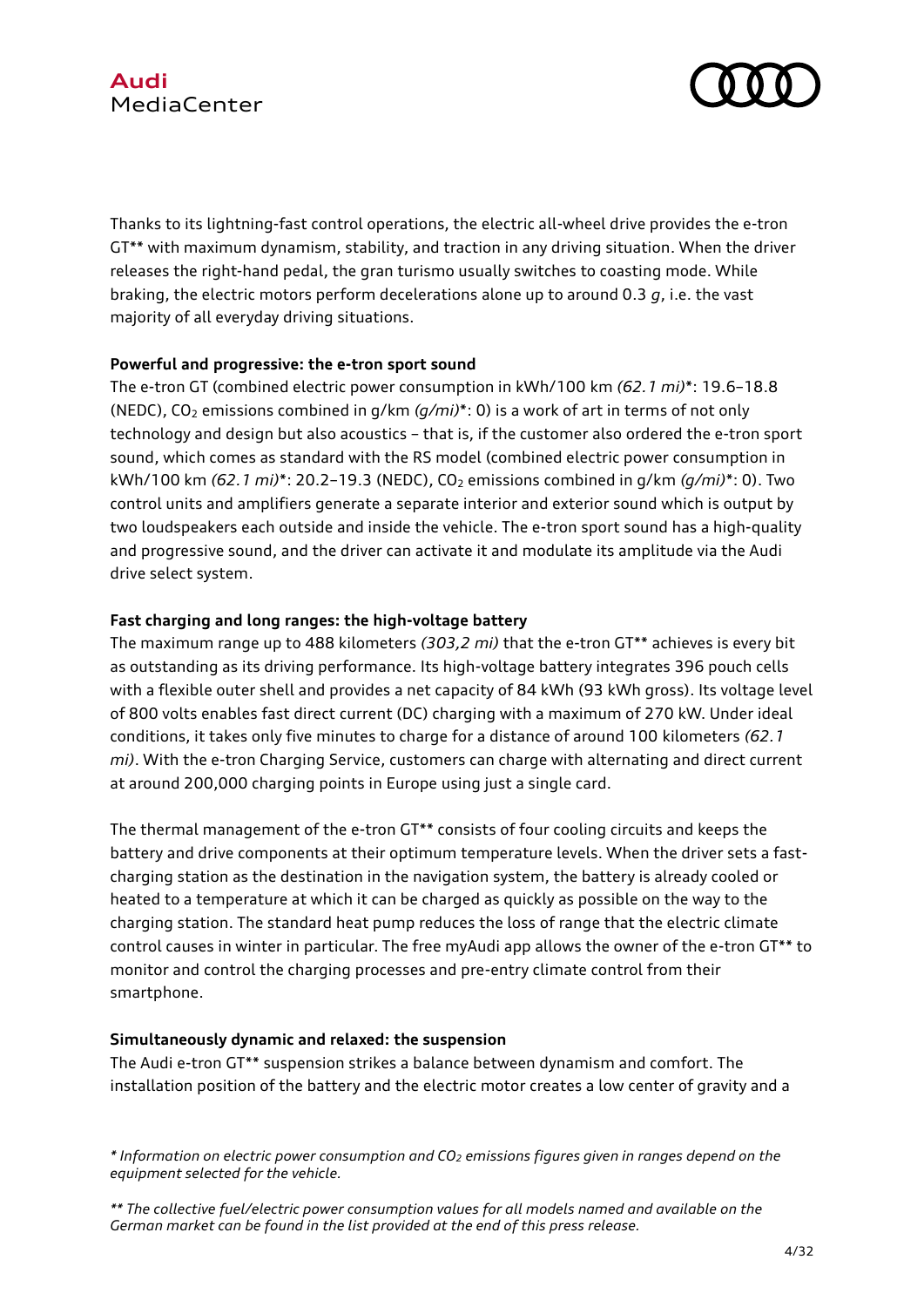

balanced axle load distribution. The wheel suspensions are designed as a sporty wishbone construction, and almost all axle components – including the links and subframes – are made of lightweight aluminum.

Audi drive select, the driving dynamics system with four modes and controlled damping, comes as standard in every e-tron GT (power consumption combined in kWh/100 km *(62.1 mi)*\*: 19.6– 18.8 (NEDC), CO<sub>2</sub> emissions combined in g/km (g/mi)\*: 0). In the RS model (combined electric power consumption in kWh/100 km (62.1 mi)<sup>\*</sup>: 20.2-19.3 (NEDC), CO<sub>2</sub> emissions combined in g/km *(g/mi)*\*: 0), the differential integrates an electronically controlled multi-plate clutch that further improves agility and traction. The controlled three-chamber adaptive air suspension enables excellent ride comfort and a wide spread in terms of handling. The brake disks are coated with tungsten carbide, which further improves their already strong performance. All three features are available as an option for the e-tron GT quattro\*\*.

Extremely lightweight and fade-resistant carbon fiber ceramic brakes are available as an alternative for both models\*\*. The all-wheel steering is another high-end option. At low speeds, it turns the rear wheels slightly in the opposite direction of the front wheels to increase agility and reduce the turning circle. At higher speeds, it increases handling stability by turning the wheels in the same direction. Wheels are available in sizes from 19 to 21 inches.

### **Fully connected: controls, infotainment, and assist systems**

Like all Audi models, the e-tron GT is connected extensively. The displays and controls operate via the digital Audi virtual cockpit plus that is controlled via the multifunction steering wheel and via the central MMI touch display. The third control level is the natural language control, which also accesses the knowledge of the cloud. The MMI navigation plus brings the online services from Audi connect on board. One of these is the e-tron route planner, which calculates the charging stops such that the driver reaches their destination as quickly as possible. A headup display, the Audi phone box, and the Bang & Olufsen 3D Premium Sound System (standard in the RS model\*\*) are available as options.

The driver assist systems are subdivided into the Tour, City, and Park packages, which are combined in the assist system plus. The (remote) park assist plus maneuvers the e-tron GT\*\* into and out of a parking space at the push of a button. The driver can remain inside the car or get out beforehand – in this case, they start and supervise the parking maneuver via the myAudi app.

### **Craftsmanship meets smart factory: production**

The e-tron GT (combined electric power consumption in kWh/100 km *(62.1 mi)*\*: 19.6–18.8 (NEDC), CO<sup>2</sup> emissions combined in g/km *(g/mi)*\*: 0) is the first fully electric car from Audi to be

*<sup>\*</sup> Information on electric power consumption and CO<sup>2</sup> emissions figures given in ranges depend on the equipment selected for the vehicle.*

*<sup>\*\*</sup> The collective fuel/electric power consumption values for all models named and available on the German market can be found in the list provided at the end of this press release.*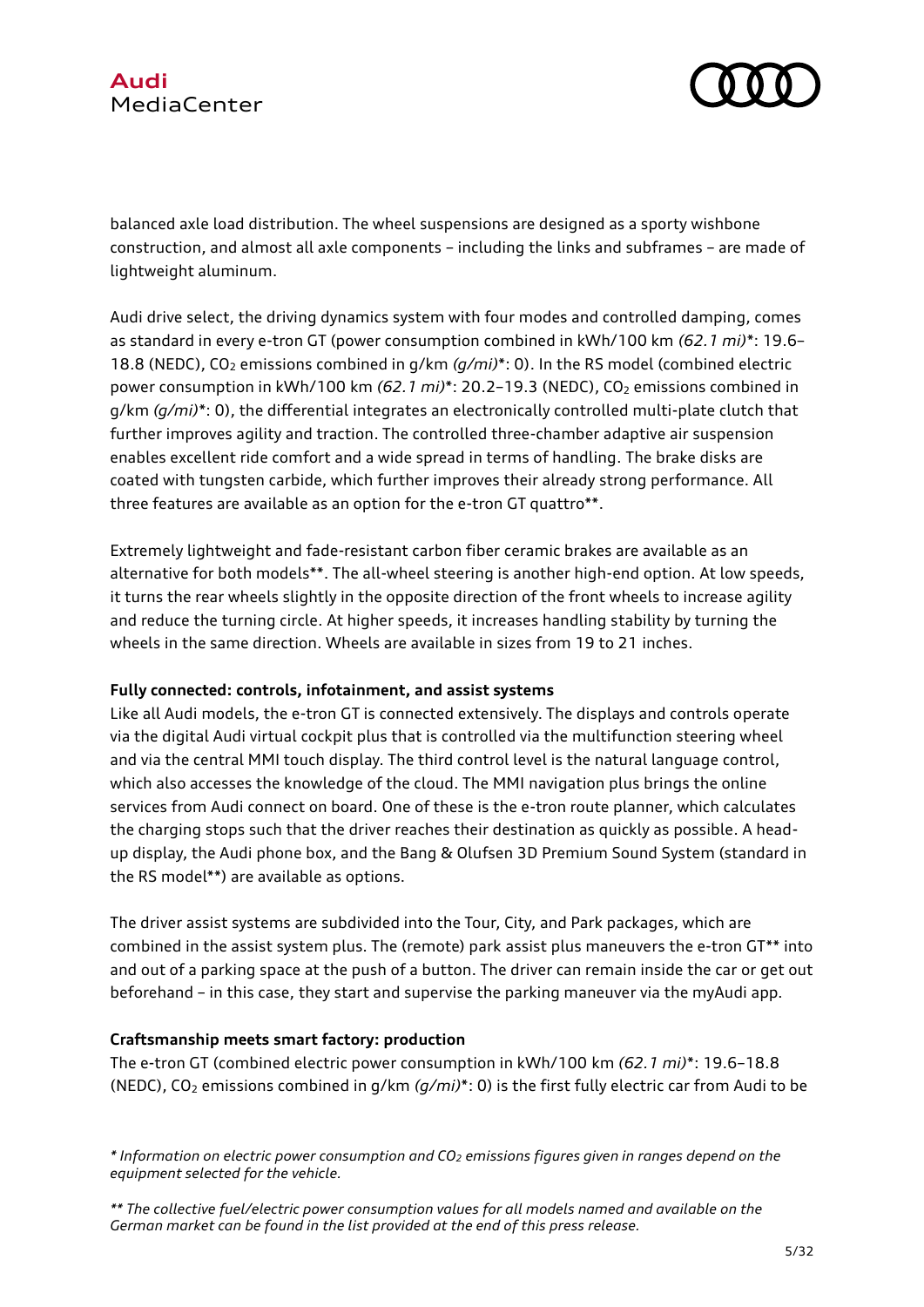



built in Germany. It rolls off the line at Audi's Böllinger Höfe at the Neckarsulm site. The smallseries production at this site was expanded and converted for its new task, in the course of which the skilled craftsmanship of the previous facility has been supplemented by digital processes and smart technologies. The electric gran turismo is assembled on a shared assembly line with the R8\*\* high-performance sports car. The entire production process is net carbon-neutral. It uses 100 percent eco-electricity, with a combined heat and power plant fired with biogas providing the necessary heat.

*\* Information on electric power consumption and CO<sup>2</sup> emissions figures given in ranges depend on the equipment selected for the vehicle.*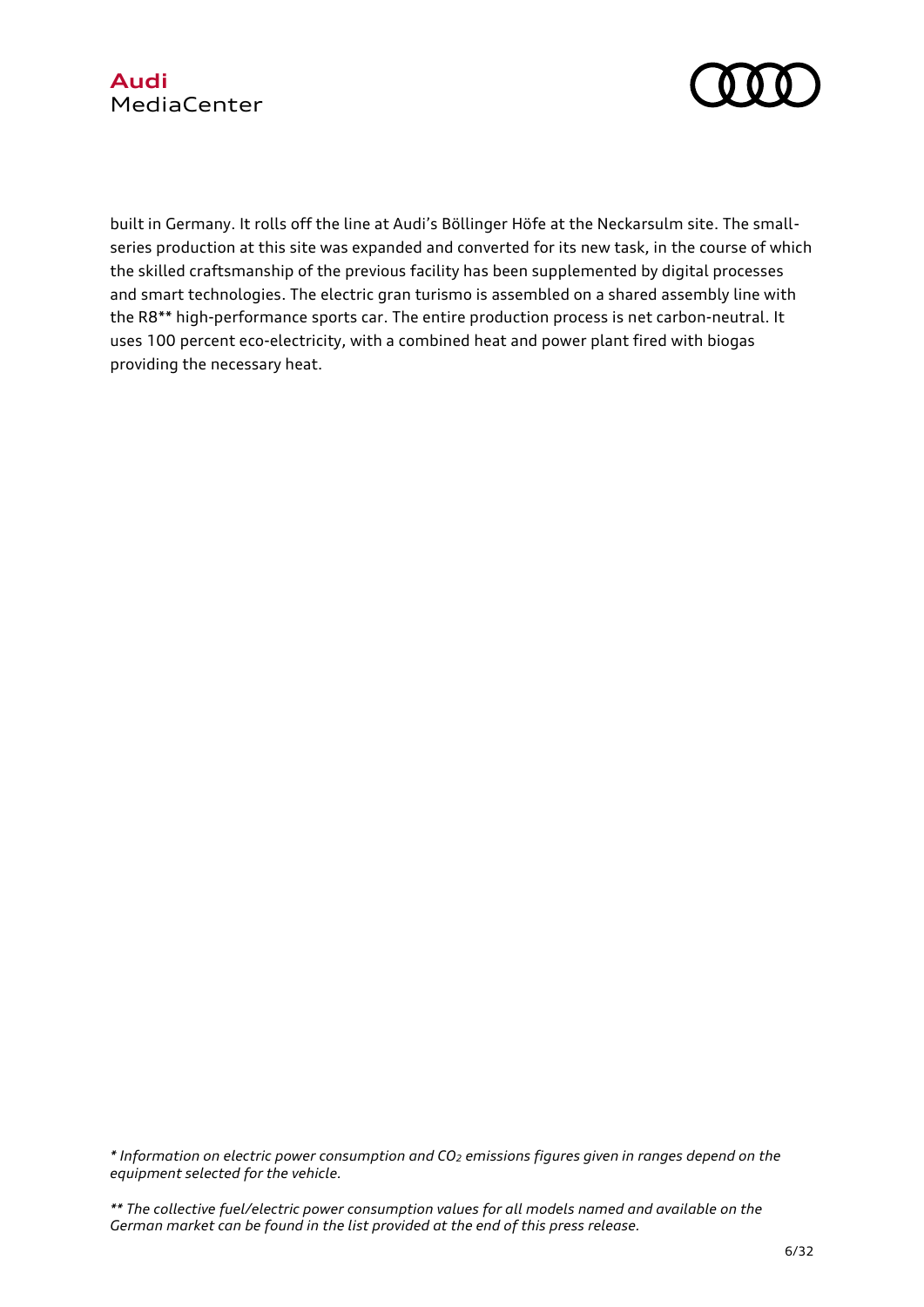



Facts and figures

# **The Audi e-tron GT quattro and the Audi RS e-tron GT**

## **Positioning**

- $\triangleright$  Reinterpretation of the gran turismo idea: four-door coupé with an elegant and dynamic design and powerful electric drive; great confidence in everyday driving and on long distances; sportiness and comfort meet sustainability
- $\triangleright$  Emotive signature car and preview of future electric design
- $\triangleright$  RS e-tron GT\*\* as the spearhead of electrification at Audi and Audi Sport GmbH

## **Exterior design, aerodynamics, and body**

- Length: 4.99 m *(16.4 ft)*; width: 1.96 m *(6.4 ft)*; height just 1.41 m *(4.6 ft)*; flat body line; luggage compartment with a volume of 405 liters *(14.3 cu ft)* (350 liters *(12.4 cu ft)* in the RS model\*\*)
- $\triangleright$  Sporty proportions: large wheels, long hood, flat silhouette, and long wheelbase
- $\triangleright$  Sculptural design: a low inverted Singleframe grille in contrasting color; highly distinctive quattro blisters; a flat greenhouse with a quickly sloping roofline; rear end with extreme indentations
- $\triangleright$  Flowing body line as the new philosophy: aesthetics arise from efficiency
- $\triangleright$  Low drag coefficient of just 0.24 enables high efficiency and a long range; active aerodynamics with [switchable air inlets for brakes and radiators,](https://www.audi-mediacenter.com/en/technology-lexicon-7180/interiors-9339#steuerbarer-kuehllufteinlass) as well as a rear spoiler that extends in multiple stages; closed underbody and wide diffuser
- $\triangleright$  High rigidity and crash safety, thanks to ultra-high-strength steel in the passenger cell and a reinforcing battery housing; aluminum outer skin

# **Headlights and lights**

- [Matrix LED headlights](https://www.audi-mediacenter.com/en/technology-lexicon-7180/lighting-7187) are standard in the RS e-tron GT\*\* and available as an option with the e-tron GT quattro\*\*
- $\triangleright$  Matrix LED headlights with [Audi laser light](https://www.audi-mediacenter.com/en/technology-lexicon-7180/lighting-7187#audi-laserlicht) are available as an option for both models; they double the range of the high beam
- $\triangleright$  Rear lights with a light band; coming home and leaving home animations in combination with the top-of-the-range headlights

*<sup>\*</sup> Information on electric power consumption and CO<sup>2</sup> emissions figures given in ranges depend on the equipment selected for the vehicle.*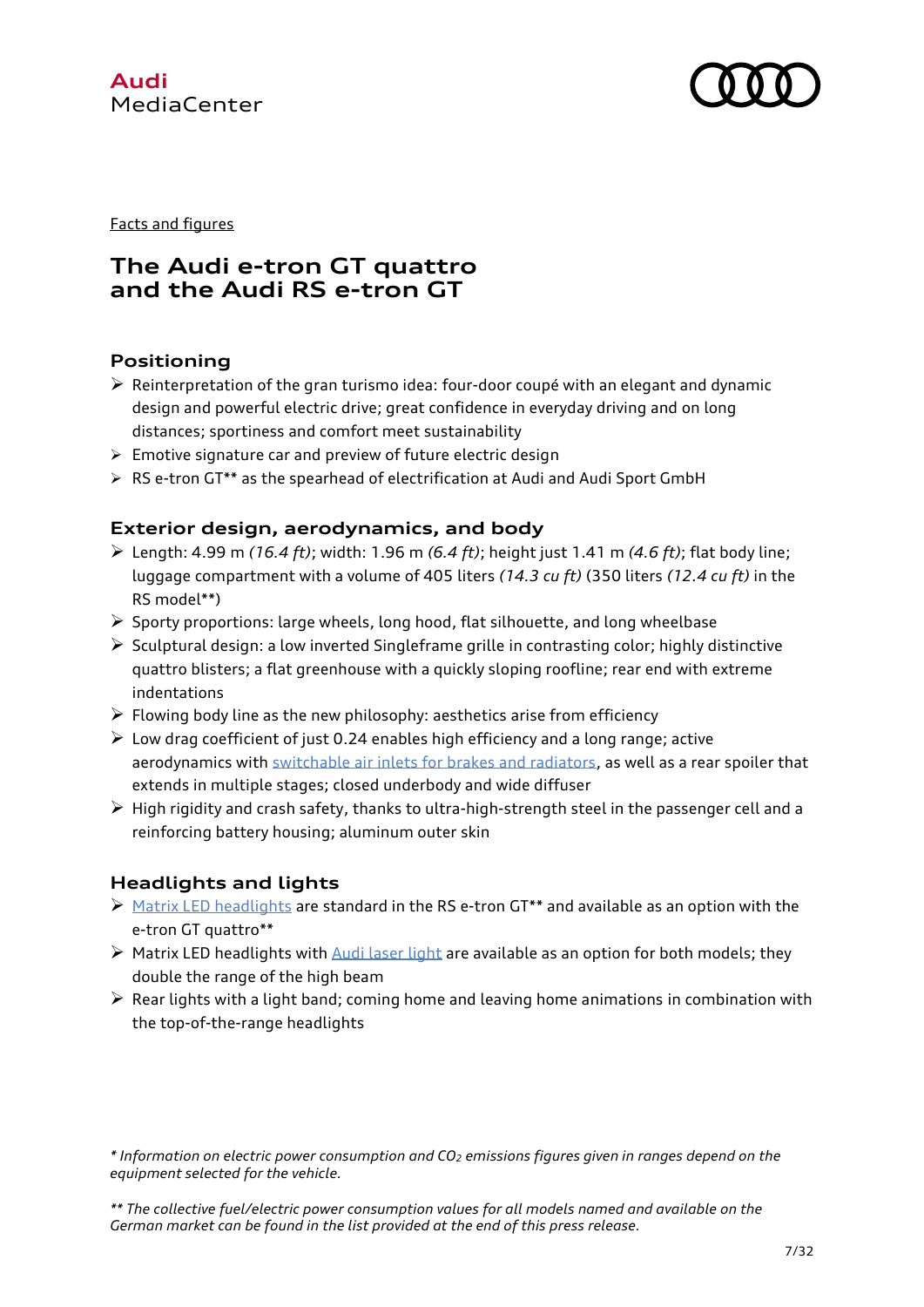

## **Interior design and interior**

- $\triangleright$  Instrument panel with driver orientation and "monoposto" character, open feeling of space
- $\triangleright$  Low seat position and wide center console; rear seats are also suitable for adults
- $\triangleright$  Leather-free equipment: two new seat upholstery versions with a high amount of recycled material
- $\triangleright$  Choice of three seat variants and multiple design packages

## **Drive and recuperation**

- $\triangleright$  [Electric all-wheel drive](https://www.audi-mediacenter.com/en/technology-lexicon-7180/drive-system-7227#elektrischer-allradantrieb) with one permanently excited synchronous motor (PSM) each on the front and rear axles; two-speed transmission on the rear axle
- $\triangleright$  The Audi e-tron GT quattro\*\* delivers a total output of 350 kW (476 PS) and 630 Nm (*464.7 lb-ft*) (640 Nm *472.0 lb-ft)* in boost mode) of torque, the RS e-tron GT 440 kW (598 PS) and 830 Nm *(612.2 lb-ft)*; launch control provides a boost output of 390 kW (530 PS) / 475 kW (646 PS) for a maximum of 2.5 seconds
- 0–100 km/h *(62.1 mph)* in 4.1 or 3.3 seconds (RS model\*\*)
- Top speed of 245 km/h *(152.2 mph)* with the e-tron GT quattro\*\* and 250 km/h *(155.3 mph)* with the RS model\*\*
- $\triangleright$  Intelligent control of coasting and recuperation, brake recuperation of up to 265 kW

## **e-tron sport sound**

- $\triangleright$  Standard AVAS sound is already more sonorous than legally prescribed
- $\triangleright$  e-tron sport sound available on request for additional exterior and interior sound (standard in the RS model\*\*); adjusted depending on the Audi drive select setting

# **Battery and thermal management**

- Lithium-ion battery with a net energy content of 84 kWh (93 kWh gross) and a voltage level of 800 V; 396 pouch cells in 33 modules
- $\triangleright$  Sophisticated thermal management with four cooling circuits, efficient [heat pump](https://www.audi-mediacenter.com/en/technology-lexicon-7180/interiors-9339#waermepumpe) as standard;
	- preconditioning of the battery for fastest possible DC charging on the road
- $\triangleright$  [AC charging](https://www.audi-mediacenter.com/en/technology-lexicon-7180/charging-technologies-10999#ac-laden) with an output of 11 kW as standard, optionally also with 22 kW shortly after market launch; [DC charging](https://www.audi-mediacenter.com/en/technology-lexicon-7180/charging-technologies-10999#dc-laden) with an output of up to 270 kW as standard
- Range of up to 488 km *(303.2 mi)* with one charge in the WLTP (Audi e-tron GT quattro\*\*); just five minutes of charging at maximum DC charging capacity for a distance of roughly 100 km *(62.1 mi)*
- $\triangleright$  e-tron Charging Service with roughly 200,000 charging points in Europe and attractive rates
- $\triangleright$  Charging management and pre-entry climate control possible via the [myAudi app](https://www.audi-mediacenter.com/en/technology-lexicon-7180/infotainment-7183#myaudi-app) on the smartphone

*\* Information on electric power consumption and CO<sup>2</sup> emissions figures given in ranges depend on the equipment selected for the vehicle.*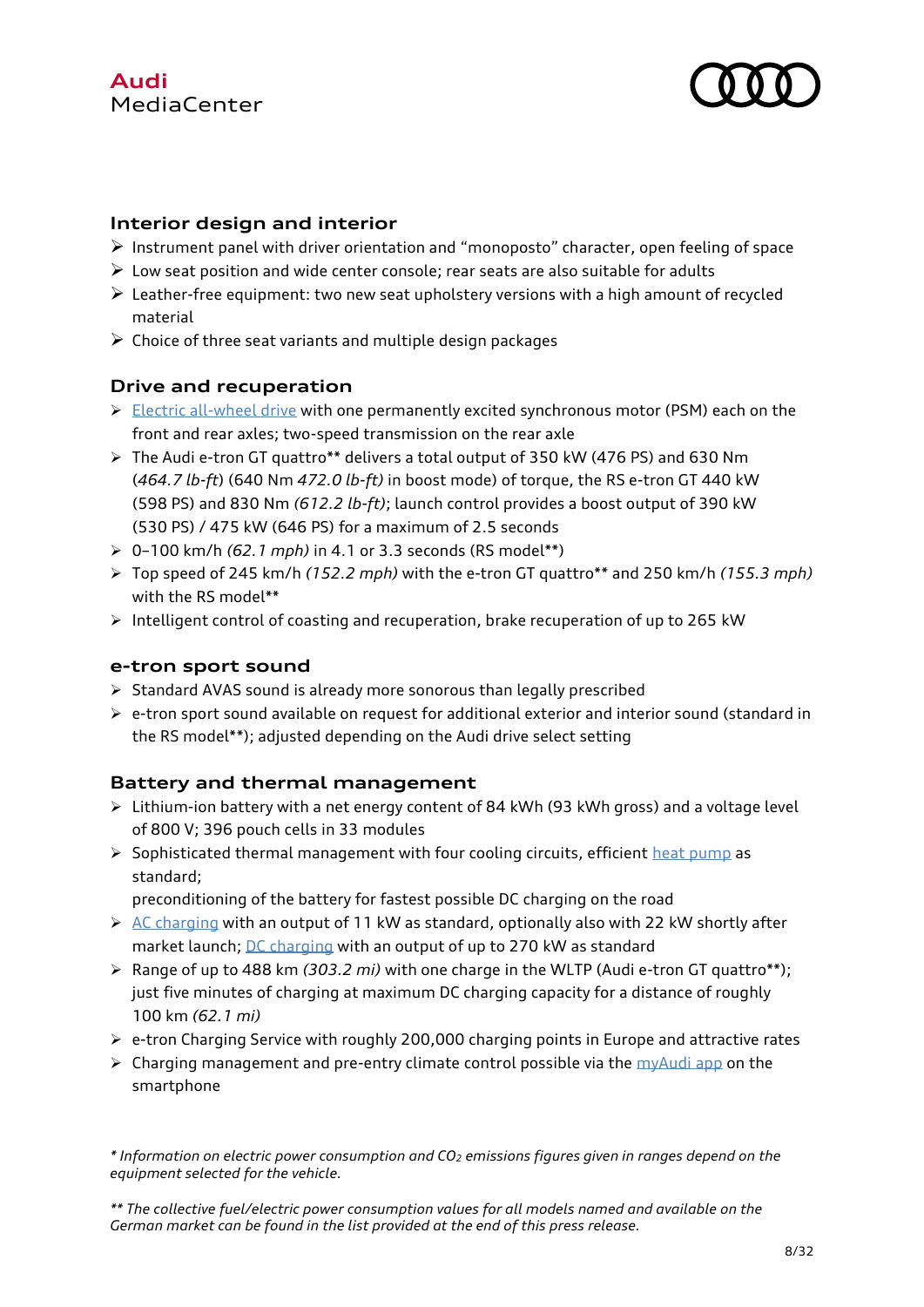# **Audi** MediaCenter



## **Suspension**

- $\triangleright$  Low center of gravity and excellent axle load distribution, thanks to the installation position of the battery and the arrangement of the electric motors
- Series: controlled damping, driving dynamics syste[m Audi drive select](https://www.audi-mediacenter.com/de/technik-lexikon-7180/fahrwerk-7185#audi-drive-select)
- $\triangleright$  Optional (standard in the RS model\*\*): controlled rear axle differential lock and threechamber air suspension [adaptive air suspension;](https://www.audi-mediacenter.com/en/technology-lexicon-7180/chassis-7185#luftfederung-adaptive-air-suspension) optional for both models[: all-wheel steering](https://www.audi-mediacenter.com/en/technology-lexicon-7180/chassis-7185#allradlenkung-dynamik-allradlenkung)
- $\triangleright$  Brake disks with tungsten carbide coating as an option (standard with the RS model); brake disks made of carbon fiber ceramics, optional for both models
- $\triangleright$  19- to 21-inch wheels, also available in all dimensions as aero wheels

## **Controls and displays**

 $\triangleright$  [Audi virtual cockpit plus](https://www.audi-mediacenter.com/en/technology-lexicon-7180/user-operation-and-displays-7182#audi-virtual-cockpit) (12.3 inches) and [MMI touch](https://www.audi-mediacenter.com/en/technology-lexicon-7180/user-operation-and-displays-7182#mmi-touch) display (10.1 inches) as standard, plus [natural language control](https://www.audi-mediacenter.com/en/technology-lexicon-7180/user-operation-and-displays-7182#natuerlich-sprachliche-steuerung) with online connection; [head-up display](https://www.audi-mediacenter.com/en/technology-lexicon-7180/user-operation-and-displays-7182#head-up-display) optional[; personalization](https://www.audi-mediacenter.com/en/technology-lexicon-7180/infotainment-7183#personalisierung) as standard

## **Infotainment and Audi connect**

- $\triangleright$  MMI navigation plus with Wi-Fi [hotspot](https://www.audi-mediacenter.com/en/technology-lexicon-7180/infotainment-7183#wlan-hotspot) as standard, intelligent navigation functions
- $\triangleright$  Extensive portfolio of [Audi connect](https://www.audi-mediacenter.com/en/technology-lexicon-7180/infotainment-7183#audi-connect) services; [e-tron route planner](https://www.audi-mediacenter.com/en/technology-lexicon-7180/infotainment-7183#e-tron-routenplaner) for calculating the fastest route with the shortest possible charging stops
- [Audi phone box](https://www.audi-mediacenter.com/en/technology-lexicon-7180/infotainment-7183#audi-phone-box) and [Bang & Olufsen premium sound system](https://www.audi-mediacenter.com/en/technology-lexicon-7180/infotainment-7183#bang-und-olufsen-sound-system-mit-3d-klang) (standard in the RS model\*\*) available as an option

## **Driver assist systems**

 $\triangleright$  [Audi pre sense](https://www.audi-mediacenter.com/en/technology-lexicon-7180/driver-assistance-systems-7184#audi-pre-sense-front-audi-pre-sense-city) safety systems as standard; optional Tour, City, and Park packages as well as assist system plus; [adaptive cruise assist,](https://www.audi-mediacenter.com/en/technology-lexicon-7180/driver-assistance-systems-7184#adaptiver-fahrassistent) and (remote) park assist plus as highlights

## **Craftsmanship meets smart factory**

- $\triangleright$  Production of the e-tron GT\*\* at Audi Böllinger Höfe at the Neckarsulm site, as a combination of smart factory technology and craftsmanship
- $\triangleright$  Carbon-neutral production, use of eco-electricity and biogas
- $\triangleright$  Independent, innovative body shop, shared assembly line with the Audi R8\*\*

*\* Information on electric power consumption and CO<sup>2</sup> emissions figures given in ranges depend on the equipment selected for the vehicle.*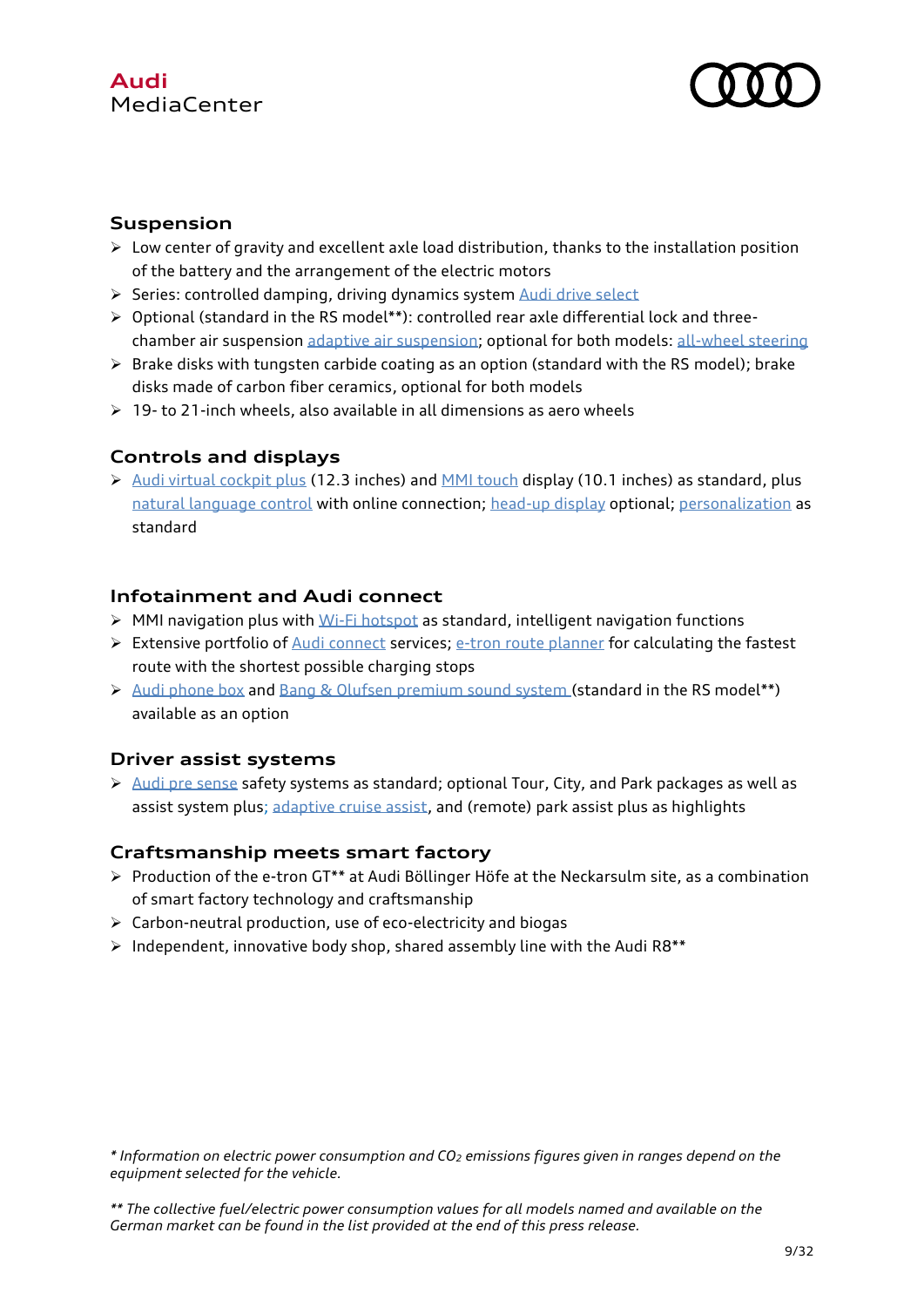

### The car in detail

# **Emotive design and revolutionary technology: the Audi e-tron GT quattro and the Audi RS e-tron GT**

**Electric mobility is becoming dynamic and fascinating, as Audi is proving with the e-tron GT\*\*. The four-door coupé reinterprets the classic idea of the gran turismo: Its design is highly emotive, its technology is exhilarating. Two powerful electric motors provide dynamic driving performance and confident electric all-wheel drive. With its net energy content of 84 kWh, the high-voltage battery enables ranges of up to 488 km** *(303.2 mi)* **and can be recharged extremely quickly, thanks to its 800 V technology. Suspension, lights, controls, connection, or e-tron sport sound: The Audi e-tron GT quattro (combined electric power consumption in kWh/100 km** *(62.1 mi )***\*: 19.6–18.8 (NEDC), CO<sup>2</sup> emissions combined in g/km** *(g/mi)***\*: 0) and RS e-tron GT (combined electric power consumption in kWh/100 km** *(62.1 mi )***\*: 20.2–19.3 (NEDC), CO<sup>2</sup> emissions combined in g/km** *(g/mi)***\*: 0) kicked off their presales simultaneously in mid-February 2021. Both models\*\* demonstrate accumulated technical expertise – and the Audi brand's strong passion for minute details.** 

# **Positioning**

Audi remains in the fast lane when it comes to electric mobility. The e-tron GT\*\* is a gran turismo with dynamic elegance, and an Audi such as the world has never seen before. It is powerful, sporty, confident, and emotive, and it reflects all the passion with which the brand develops and builds its cars. Following the Audi e-tron\*\* electric SUV and the e-tron Sportback\*\* electric SUV coupé, with which Audi embarked on its electric mobility journey, the e-tron GT\*\* is now making another strong statement.

The all-electric Gran Turismo was launched in the markets with two versions in mid-February 2021: as an Audi e-tron GT quattro\*\* with a base price of EUR 99,800 and as an RS e-tron GT\*\* from EUR 138,200. The RS model\*\* is the dynamic spearhead of electric mobility at Audi. It outputs a system power of 440 kW (598 PS) and accelerates from 0 to 100 km/h *(62.1 mi)* in 3.3 seconds in overboost. Its suspension comprises features such as three-chamber adaptive air suspension, all-wheel steering (optional), and an electronically controlled rear-axle differential lock.

The RS e-tron GT\*\* and e-tron GT quattro\*\* offer excellent everyday usability and long-distance capability. They combine perfection, fascination, and innovation to form a technical work of art:

*<sup>\*</sup> Information on electric power consumption and CO<sup>2</sup> emissions figures given in ranges depend on the equipment selected for the vehicle.*

*<sup>\*\*</sup> The collective fuel/electric power consumption values for all models named and available on the German market can be found in the list provided at the end of this press release.*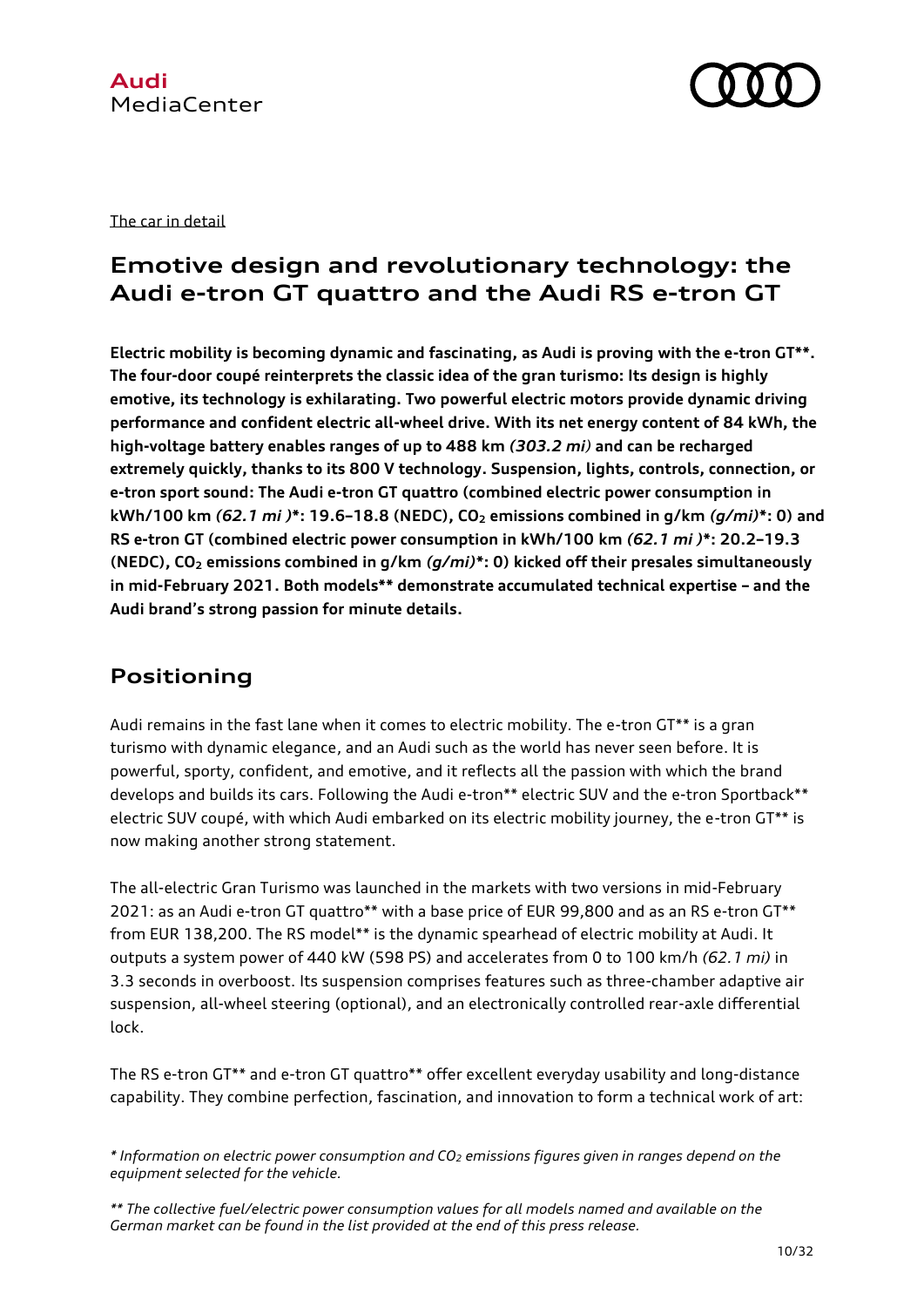

Their driving characteristics are founded on progressive engineering skill, the drive is pure fascination, and the design arose from the passion for beauty and perfection that is typical for Audi. The e-tron GT (combined electric power consumption in kWh/100 km *(62.1 mi)*\*: 19.6– 18.8 (NEDC), CO<sup>2</sup> emissions combined in g/km *(g/mi)*\*: 0) brings "Vorsprung durch Technik" to the road – sporty, electric, and pioneering. It is a beacon lighting the company's journey to new pastures – it is the new signature car from Audi.

The Audi e-tron GT\*\* is targeted in particular toward sophisticated, performance-oriented car enthusiasts who attach great value to sustainability, design, and high-tech. Most of them will be middle-aged and highly educated, have a high monthly income and be able to afford more than one car. Their appreciation of strong, smooth sportiness and passion for detail, maximum precision, and superior quality are what draws them to the Audi brand.

# **Exterior design and aerodynamics**

## **The concept: sporty, comfortable, and sustainable**

Following the Audi prologue design study that announced the new design language of the fullsize class models in 2014, the e-tron GT\*\* represents the next evolutionary stage in the Audi design language. The exterior design of the all-electric gran turismo is an innovative synthesis of form and function, as is typical for Audi. It is the starting point for the design of future electric models from the brand, which will have a significantly more flowing design than today's cars.

Sportiness and comfort – these are the two classic characteristics of a gran turismo. The design of the Audi e-tron GT\*\* develops this idea further and adds the new perspective of sustainability, which plays an important role especially in the context of electric mobility. The body line enables advanced aerodynamics. The drag coefficient of just 0.24 reduces energy consumption on longdistance journeys in particular, thereby increasing the range: In the Audi e-tron GT\*\*, efficiency arises from aesthetics – and vice versa.

These basic ideas of dynamism, confidence, and sustainability are also found in the interior of the e-tron GT\*\*. The instrument panel, which is turned toward the driver, rests within a spacious interior design that is characteristic for a gran turismo. Upon request, Audi offers a leather-free design package that consists mainly of recycled materials – a concept that will shape the understanding of luxury in the course of electric mobility even more strongly at Audi in the future.

*<sup>\*</sup> Information on electric power consumption and CO<sup>2</sup> emissions figures given in ranges depend on the equipment selected for the vehicle.*

*<sup>\*\*</sup> The collective fuel/electric power consumption values for all models named and available on the German market can be found in the list provided at the end of this press release.*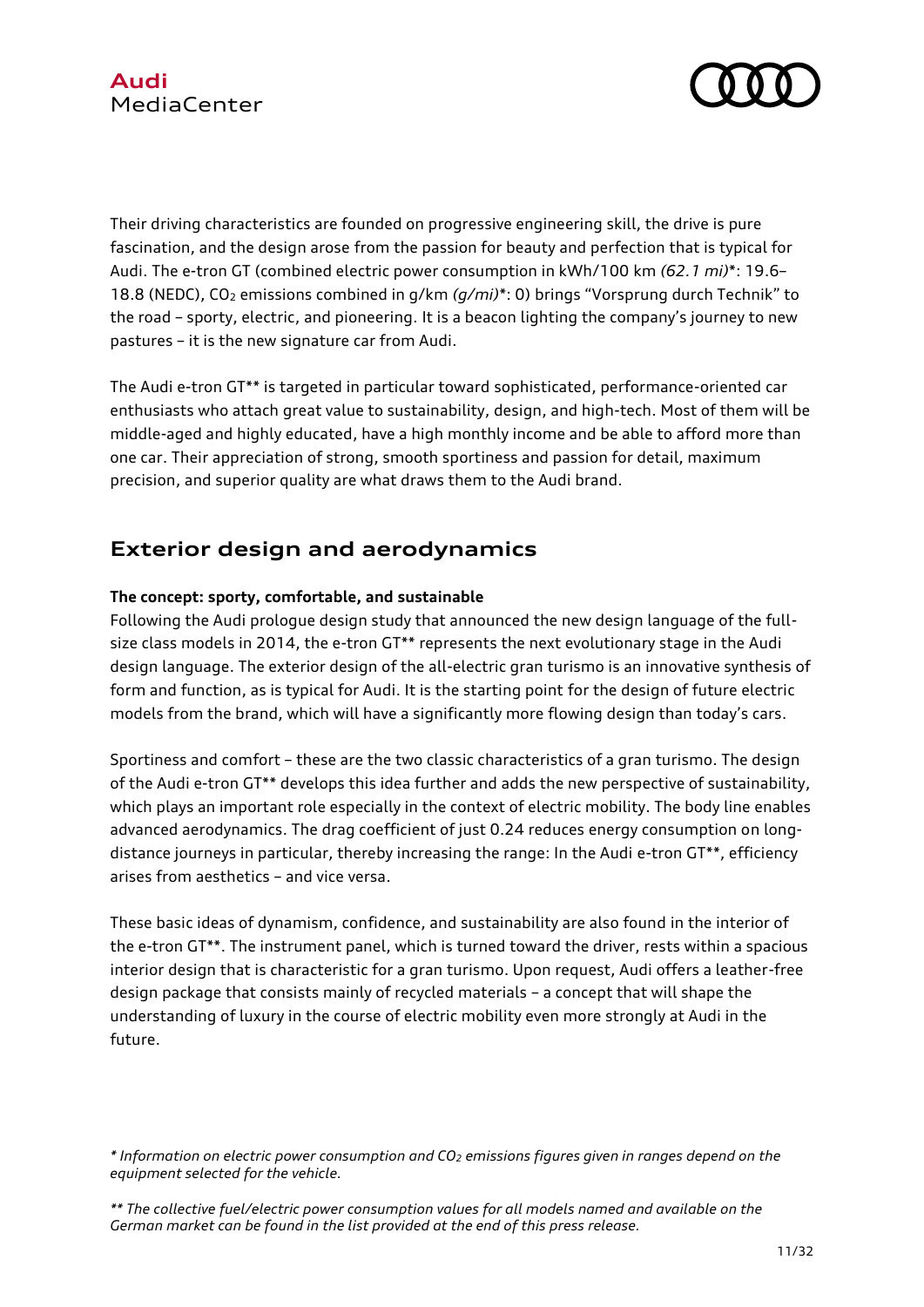

#### **Exterior design: dynamic sculpture with harmonious proportions**

The fully electric gran turismo is a dynamic sculpture. It stands on the road as if molded from a full volume, sharp edges contrasting with athletically taut surfaces. Like Audi's current models of the full-size class, the e-tron GT (combined electric power consumption in kWh/100 km  $(62.1 \text{ mi})^*$ : 19.6–18.8 (NEDC), CO<sub>2</sub> emissions combined in  $q/km (q/mi)^*$ : 0) demonstrates that the proportions lay the foundation for good design and a strong presence: With a wheelbase of 2.90 m *(9.5 ft)*, it measures 4.99 m *(16.4 ft)* in length. The four-door coupé is 1.96 m *(6.4 ft)*  wide and just 1.41 m *(4.6 ft)* high, and its wheels have a diameter of between 19 and 21 inches. The track width is 1.69 m *(5.5 ft*) at the front and 1.66 m *(5.4 ft*) at the rear.

The packaging of an electric car with a large battery and the flat silhouette of a gran turismo need not be mutually exclusive, as is demonstrated by the e-tron GT\*\*. The key to this is a recess in the rear section of the battery pack: The rear passengers can put their feet in what is known as the foot garage, which allows them to sit in a lower position and enjoy generous headroom. The luggage compartment in the rear has a volume of 405 liters *(14.3 cu ft)* (the RS model\*\* with the standard Bang & Olufsen Premium Sound System offers 350 liters *(12.4 cu ft)* of space). The storage compartment under the front hood offers another 81 liters *(2.9 cu ft)* of space.

#### **Flat and powerful: the front section**

The Singleframe on the expressively designed front of the e-tron GT\*\* is an indicator for the electric drive – the low-wide grille has an inverted color scheme. Its radiator grille, which reinterprets the classic honeycomb pattern, is available in light hekla gray for the first time at Audi and, optionally, as the body color – another first. A mask in dark Manhattan gray frames the sculptured three-dimensional grille and the lateral air inlets. The Singleframe is almost completely closed; the only open areas are in the lower of the six corners.

The technology packaging of the electric drive allows for a flat front end, thereby providing the driver with a fascinating view over the front end and directly onto the road. Strongly curved fenders frame the hood, thereby focusing the view.

#### **Side view and rear: progressive, dynamic, and emotive**

The side view makes the flow of the design particularly obvious. The elongated hood and flat windshield transition into a quickly sloping roofline. The graphics of the side windows are drawn upward in a wedge shape. The greenhouse extends low and taut over the powerful body, which is 17 millimeters *(0.1 in)* lower than on the Audi A7 Sportback\*\*. It is drawn in sharply toward the rear – the gently inclined C-pillars flow elegantly into the muscular shoulders of the body. The long, flat rear window ends in a black zone that holds a number of the vehicle antennas.

Sharp edges stretch across the large wheel arches that are drawn far to the outside – these

*<sup>\*</sup> Information on electric power consumption and CO<sup>2</sup> emissions figures given in ranges depend on the equipment selected for the vehicle.*

*<sup>\*\*</sup> The collective fuel/electric power consumption values for all models named and available on the German market can be found in the list provided at the end of this press release.*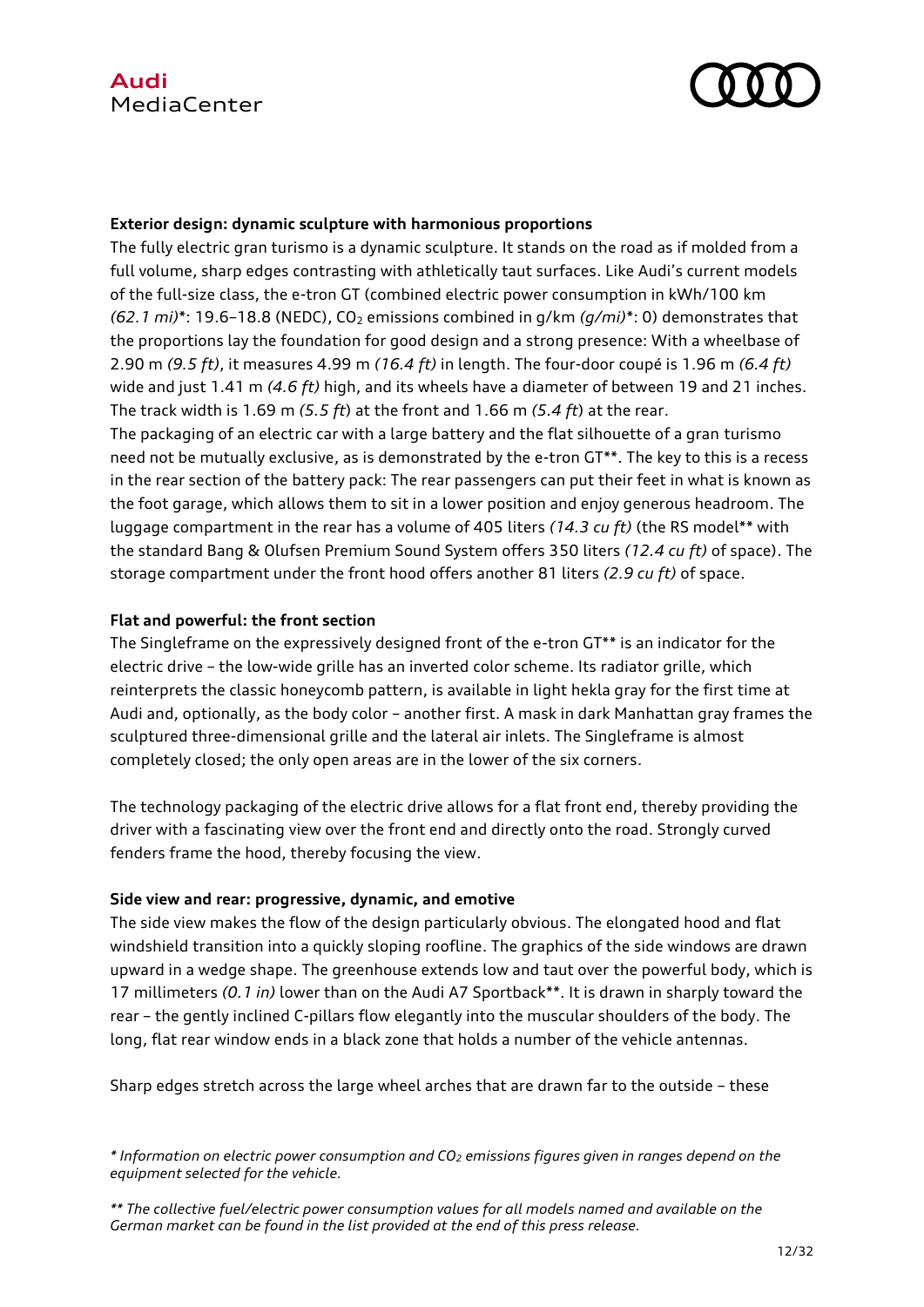

quattro blisters symbolize the electric all-wheel drive. They are a stylistic feature of many Audi models, but nowhere else are they as strongly pronounced as here. The heavily contoured midsection of the car rests on a powerfully molded sill area. The inserts above the sill trims identify the battery pack as the car's powerhouse – a design motif that the Audi e-tron GT (combined electric power consumption in kWh/100 km *(62.1 mi)*\*: 19.6–18.8 (NEDC), CO<sup>2</sup> emissions combined in g/km *(g/mi)*\*: 0) has adopted from the Audi e-tron\*\* electric SUV and further refined.

The diffuser at the rear gives the e-tron GT\*\* a characteristically sharp look, extending far upward and standing in clear visual contrast to the bumper. A flat light strip connects the lights to one another. The spoiler with the integrated spoiler lip runs parallel to it and rounds out the sporty look.

### **Great individuality: nine colors, different packages**

The color palette of the Audi e-tron GT\*\* comprises nine colors. Apart from the plain color ibis white, these include the metallic or pearl effect colors Ascari blue, Daytona gray, floret silver, Kemora gray, mythos black, Suzuka gray, tactical green (new), and tango red. The Audi exclusive program from Audi Sport GmbH offers customized paint finishes.

Audi can provide two variants of the black styling package upon request. The first variant comprises the Singleframe, its mask, the area of the sills and door inserts, and the diffuser. The black styling package plus comes with the rings and badges in black gloss. The three carbon packages are even more exclusive, with the largest adding highlights on the air inlets, the door inserts, and the diffuser. Audi can also provide the housings of the exterior mirrors and the roof in carbon fiber-reinforced polymer (CFRP) upon request. As standard, the roof is made of heatinsulating glass. Wafer-thin vapor-coated metal layers reflect long-wave infrared radiation, thereby preventing the interior from heating up.

### **Team work: aesthetics meet aerodynamics**

The e-tron GT\*\* looks as if it were shaped by the wind – and it is. Its exterior design was developed in close collaboration between designers and aerodynamics engineers. The result is an excellent drag coefficient of 0.24. The frontal area measures 2.35 m<sup>2</sup> (25.3 sq ft). In the course of development, Audi relied heavily on computer simulations, which took more than nine million working hours.

The aerodynamics concept starts with the air inlets on the front section. The exterior upright air curtains guide the air into the wheel arches such that the air flows close to the wheel, and is then released through the outlets at the end of the fender. For the 20- and 21-inch wheels, Audi

*<sup>\*</sup> Information on electric power consumption and CO<sup>2</sup> emissions figures given in ranges depend on the equipment selected for the vehicle.*

*<sup>\*\*</sup> The collective fuel/electric power consumption values for all models named and available on the German market can be found in the list provided at the end of this press release.*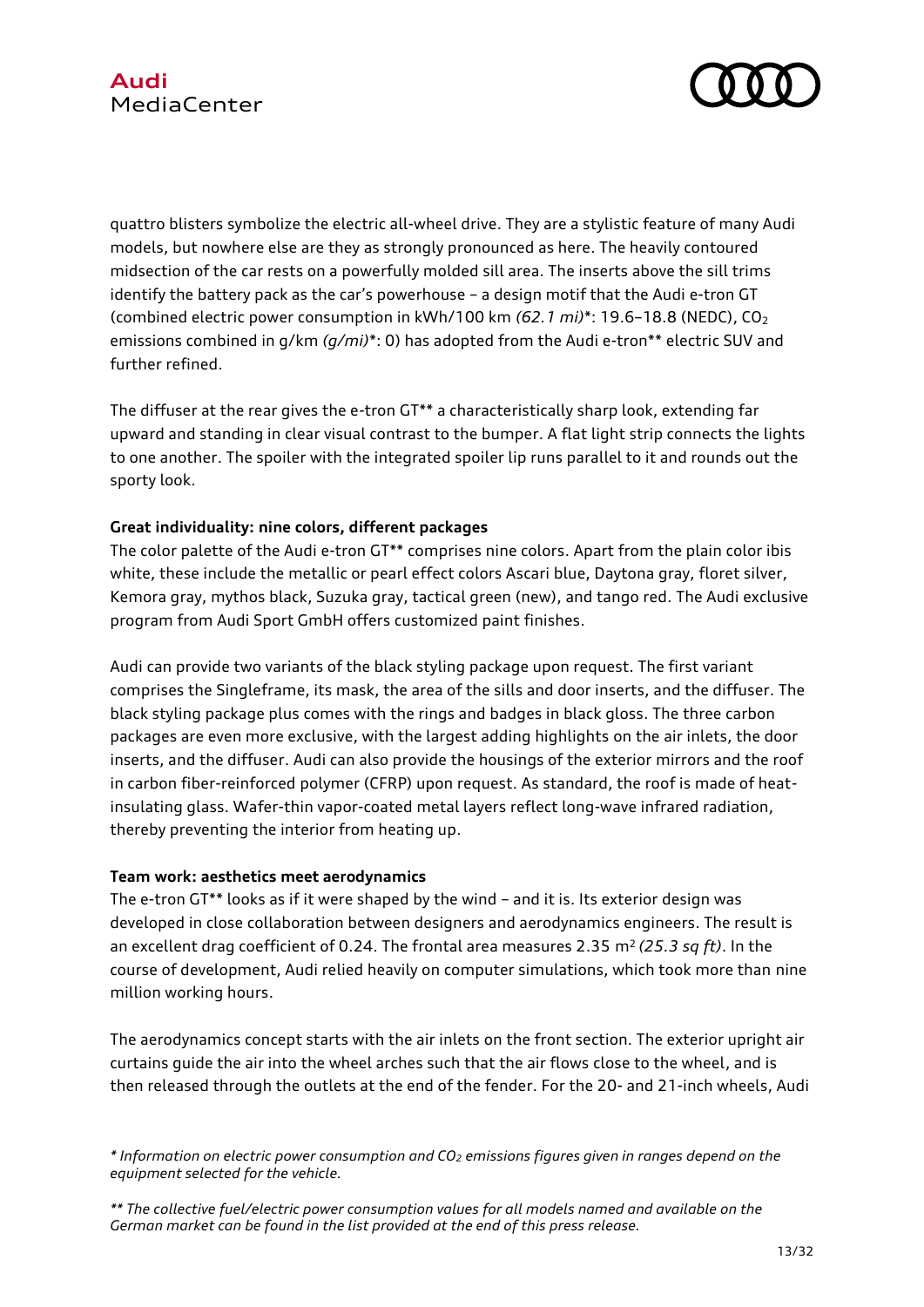



offers versions with aero blades that cover the majority of the fender and thereby further improve the airflow. The blades are made of high-performance plastic, are only 2 to 3 millimeters *(0.08–0.12 in)* thick, and very light.

#### **Active aerodynamics: two controllable inlets and an adjustable rear spoiler**

There is one [controllable cool air inlet](https://www.audi-mediacenter.com/en/technology-lexicon-7180/interiors-9339#steuerbarer-kuehllufteinlass) (SKE) each behind the large ribs in the front mask and behind the openings in the Singleframe, which ensures active aerodynamics. In the interest of efficiency, its two slats remain closed as much as possible. During sporty driving and increased cooling air requirements, they open steplessly and separately from one another, thereby allowing air into the Y-shaped ducts. They guide some of the air to the front wheel arches to cool the brakes. The rest of the air flows to the radiator and the condenser of the air-conditioning system. The two controllable cool air inlets are thus part of thermal management.

The second major factor in the concept of active aerodynamics is the rear spoiler, which, depending on the speed, extends electrically in two positions. At a speed of 90 km/h *(55.9 mph),* it extends to the first position (Eco), and at 170 km/h *(105.6 mph)*, it moves to the second position (Performance). The rear spoiler works together closely with the underbody that ends in a wide diffuser. This allows the air to flow cleanly off the rear end, and the lift that occurs at the rear axle at high speeds is almost fully compensated.

When the adaptive air suspension (standard in the RS model\*\*) lowers the body, it increases this effect: The air flow and handling stability are improved even further. This is due in part to the fact that the trims under the rear axle are perfectly flush with the smooth underbody in this case. Spoilers and air dams upstream of the wheels channel the air flow. The bolting points of the cover plate under the high-voltage battery come with bowl-shaped indentations, similar to the dimples on a golf ball. This allows the air to flow even more easily than over a totally flat surface.

Intelligent solutions for details complete the aerodynamics concept. The flat slant of the windshield ensures that rainwater flows off via the roof instead of off a special strip at the side as usual. The airflow around the exterior mirrors is carefully adjusted all the way to the rear of the vehicle, and small edges on the rear lights help the air to flow cleanly off the vehicle. The etron GT\*\* is also top-class when it comes to aeroacoustics. Its windshield is made of noiseinsulating glass as standard, and the side windows and rear window are available with this type of glass upon request. Dark privacy glazing for the rear is available as a further option.

#### **The body-in-white: ultra-high-strength steel and aluminum**

Targeted insulation measures throughout the entire body keep annoying noises out of the

*<sup>\*</sup> Information on electric power consumption and CO<sup>2</sup> emissions figures given in ranges depend on the equipment selected for the vehicle.*

*<sup>\*\*</sup> The collective fuel/electric power consumption values for all models named and available on the German market can be found in the list provided at the end of this press release.*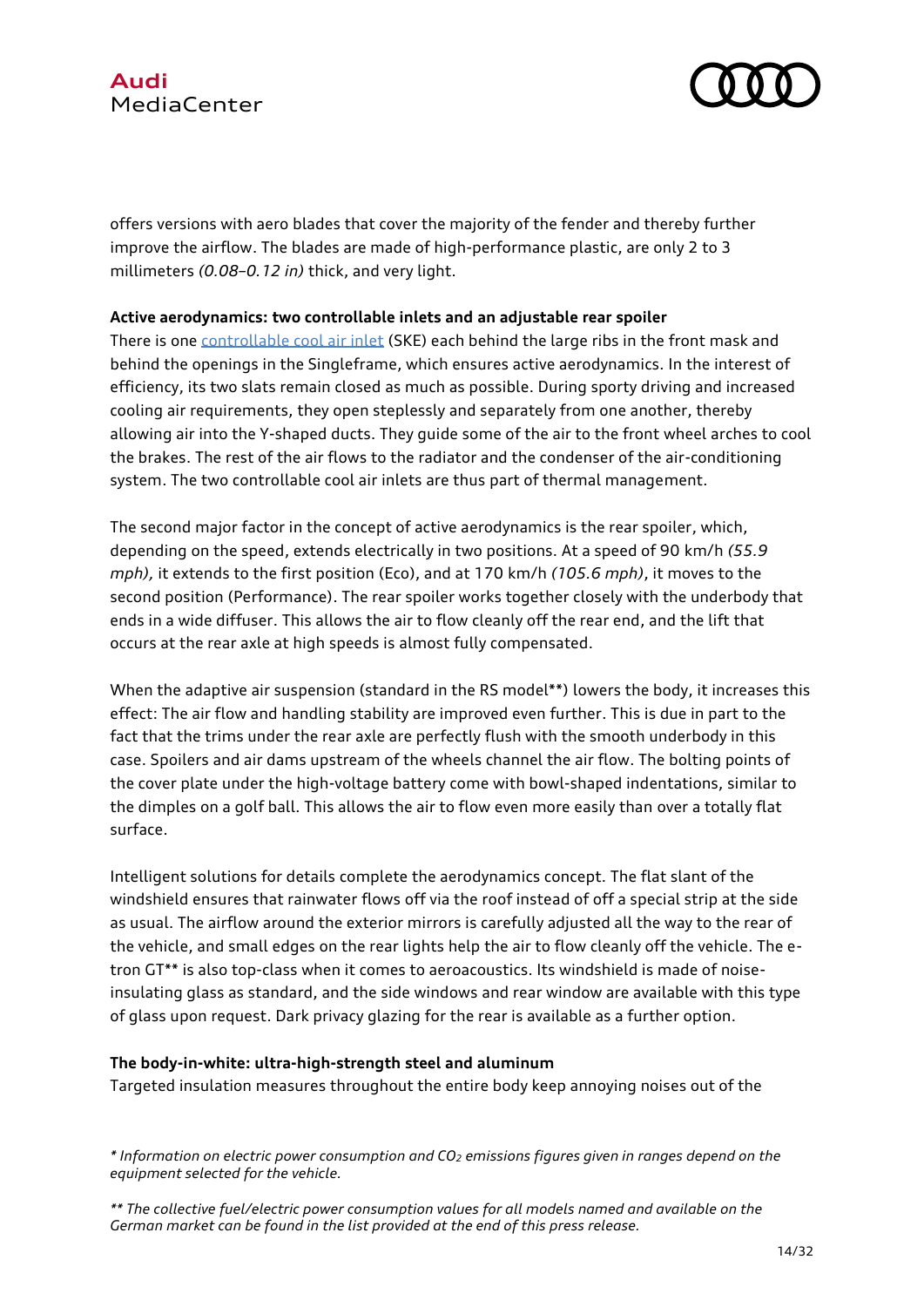

interior, and the electric motors are encapsulated separately. The body-in-white consists of 13.4 percent parts made of hot-formed and therefore ultra-high-strength steel. They form the strong backbone of the occupant cell: This material is used for the A- and B-pillars, the roof rails, the center tunnel and four cross members; the two cross members at the bulkhead are designed as pipes with different cross sections. The body-in-white is already very light, and the optional CFRP roof saves another 12 kilograms *(26.5 lb)* in weight at the highest point of the car. It thereby moves the already low center of gravity to an even lower position.

Aluminum makes up 60.5 percent of the material used for the body-in-white. The front strut domes and parts of the rear wheel arches are made of cast aluminum. The front and rear longitudinal members, rear cross member and crash barriers in the doors and sills – each comprising seven chambers – are all made from extruded sections. The outer skin is made entirely of aluminum sheets. Audi truly pulls out all the stops during the production of its complex geometries. For example, the side panel frame has an extreme drawing depth of 35 centimeters between the lowest and the highest points.

# **Headlights and lights**

The headlights and rear lights are characteristic elements of the exterior design of the e-tron GT quattro (combined electric power consumption in kWh/100 km *(62.1 mi)*\*: 19.6–18.8 (NEDC), CO<sup>2</sup> emissions combined in g/km *(g/mi)*\*: 0). This is where the character of the electrically powered gran turismo is focused. They are three-dimensional sculptures with a dynamic character and digital aesthetics. The wedge-shaped headlights in the e-tron GT are available in three versions. Audi supplies them in [LED technology](https://www.audi-mediacenter.com/en/technology-lexicon-7180/lighting-7187#led-scheinwerfer) with dynamic turn signals as standard. The [matrix LED headlights](https://www.audi-mediacenter.com/en/technology-lexicon-7180/lighting-7187#hd-matrix-led-scheinwerfer) are also available as an alternative; these come as standard with the RS etron GT (combined electric power consumption in kWh/100 km *(62.1 mi)*\*: 20.2–19.3 (NEDC), CO<sup>2</sup> emissions combined in g/km *(g/mi)*\*: 0). Their continuous high beams can shine with maximum brightness without blinding other road users.

Topping the range are the matrix LED headlights with [Audi laser light.](https://www.audi-mediacenter.com/en/technology-lexicon-7180/lighting-7187#audi-laserlicht) In the center of the headlights, between the low beam and high beam modules, there is a laser spot that is activated from a speed of 70 km/h *(43.5 mph)* and doubles the range of the high beam. It is framed by an X-shaped trim with expressive design that is a small work of art in itself. Its lower section consists of free-standing elements with edges illuminated in blue. The central wings of the daytime running light signature forms the upper part of the "X." The daytime running light signature itself has a dual function as a turn signal and consists of a row of sharp angles that give it a digital look.

*<sup>\*</sup> Information on electric power consumption and CO<sup>2</sup> emissions figures given in ranges depend on the equipment selected for the vehicle.*

*<sup>\*\*</sup> The collective fuel/electric power consumption values for all models named and available on the German market can be found in the list provided at the end of this press release.*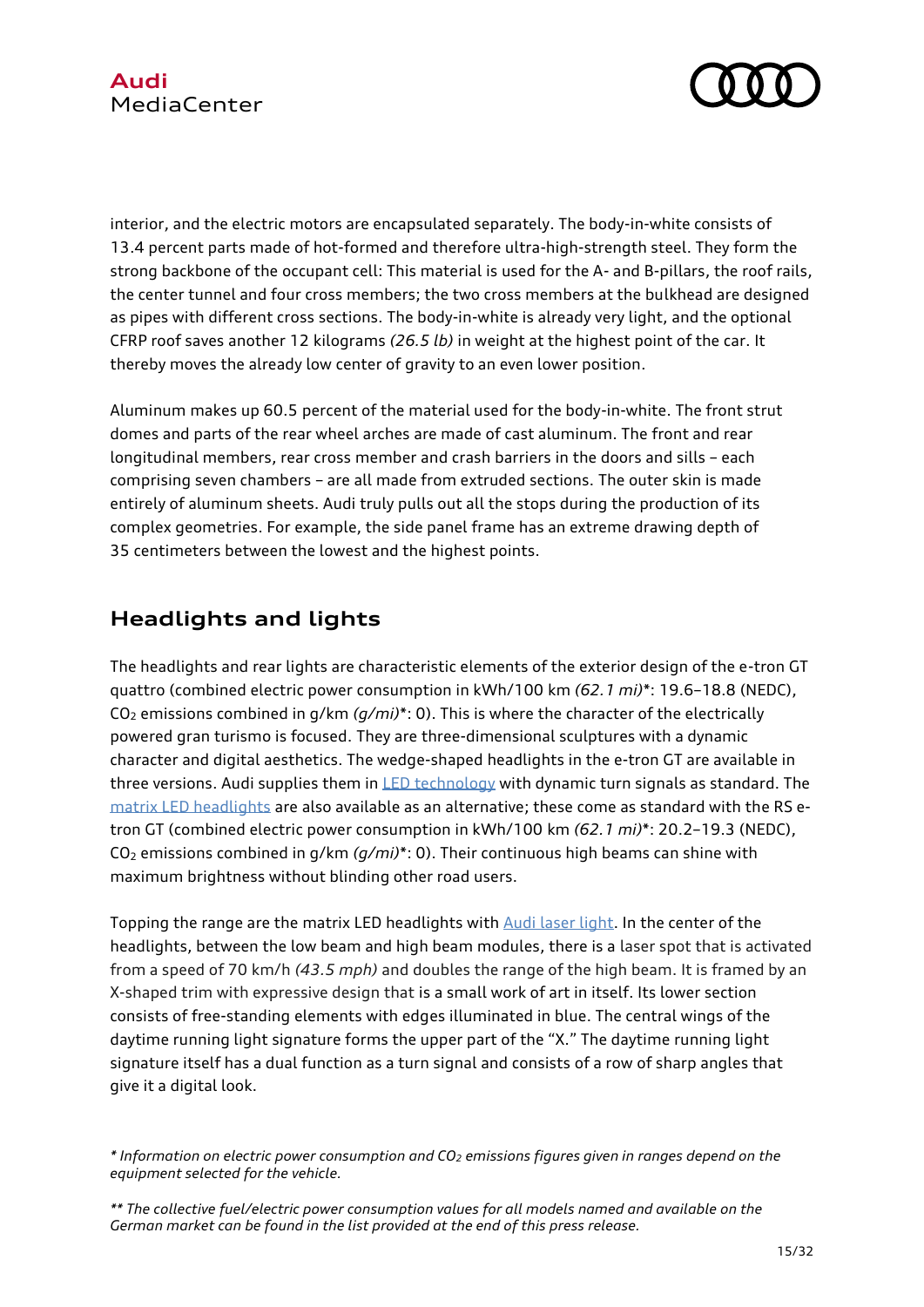

A sculpted light strip spans the entire width of the rear end of the e-tron GT (combined electric power consumption in kWh/100 km  $(62.1 \text{ mi})^*$ : 19.6-18.8 (NEDC), CO<sub>2</sub> emissions combined in g/km *(g/mi)*\*: 0). It transitions dynamically into arrow segments that increase in size toward the outside, thereby creating an unmistakable, lean tail light signature. Independently of the headlight configuration, the rear lights are fitted entirely with LEDs and dynamic turn signals that spreads out flat under the tail light signature. The brake light is located below, in a low and dark area.

### **Coming home and leaving home animation: character made visible**

The top-of-the-line headlights offer another characteristic feature: coming home and leaving home animations at the front and rear. The leaving home sequence, which is activated when the doors are unlocked, is inspired by the power of a sound wave: The illumination of the individual elements builds up quickly and strongly, then retreats briefly before going all in the second time. With the RS model (combined electric power consumption in kWh/100 km *(62.1 mi)*\*: 20.2–19.3 (NEDC), CO<sup>2</sup> emissions combined in g/km *(g/mi)*\*: 0), the animations are even more dynamic.

# **Interior design and interior**

The interior of the e-tron GT\*\* conveys the ultimate gran turismo feel by radiating sportiness, comfort, and expanse in equal measure. Sustainable materials also play an important part in the electric sports car.

## **The interior: sporty and spacious**

The strong focus of the interior on the driver – inspired by the "monoposto" concept, a typical design feature of the sporty Audi models – is a characteristic of the e-tron GT\*\*. The upper section of the three-dimensional instrument panel is drawn away from the driver in a large, elegant arc. This space is occupied by the display of the [Audi virtual cockpit](https://www.audi-mediacenter.com/en/technology-lexicon-7180/user-operation-and-displays-7182#audi-virtual-cockpit) plus, which is shaded by its own cowl. The flat-bottomed steering wheel features multifunction buttons, and its rim can be heated as an option (standard with the RS model\*\*).

The center console is tilted toward the driver, and the central MMI touch display is conveniently located in its upper section, where is it easy to see. It is surrounded by a black piano finish bezel that seems to float above the instrument panel and tapers into a wing to the right. When the ambient lighting package plus is on board, the bezel bears a lasered and backlit "e-tron" badge. The standard three-zone automatic air-conditioning is located above the central air vents, where

*<sup>\*</sup> Information on electric power consumption and CO<sup>2</sup> emissions figures given in ranges depend on the equipment selected for the vehicle.*

*<sup>\*\*</sup> The collective fuel/electric power consumption values for all models named and available on the German market can be found in the list provided at the end of this press release.*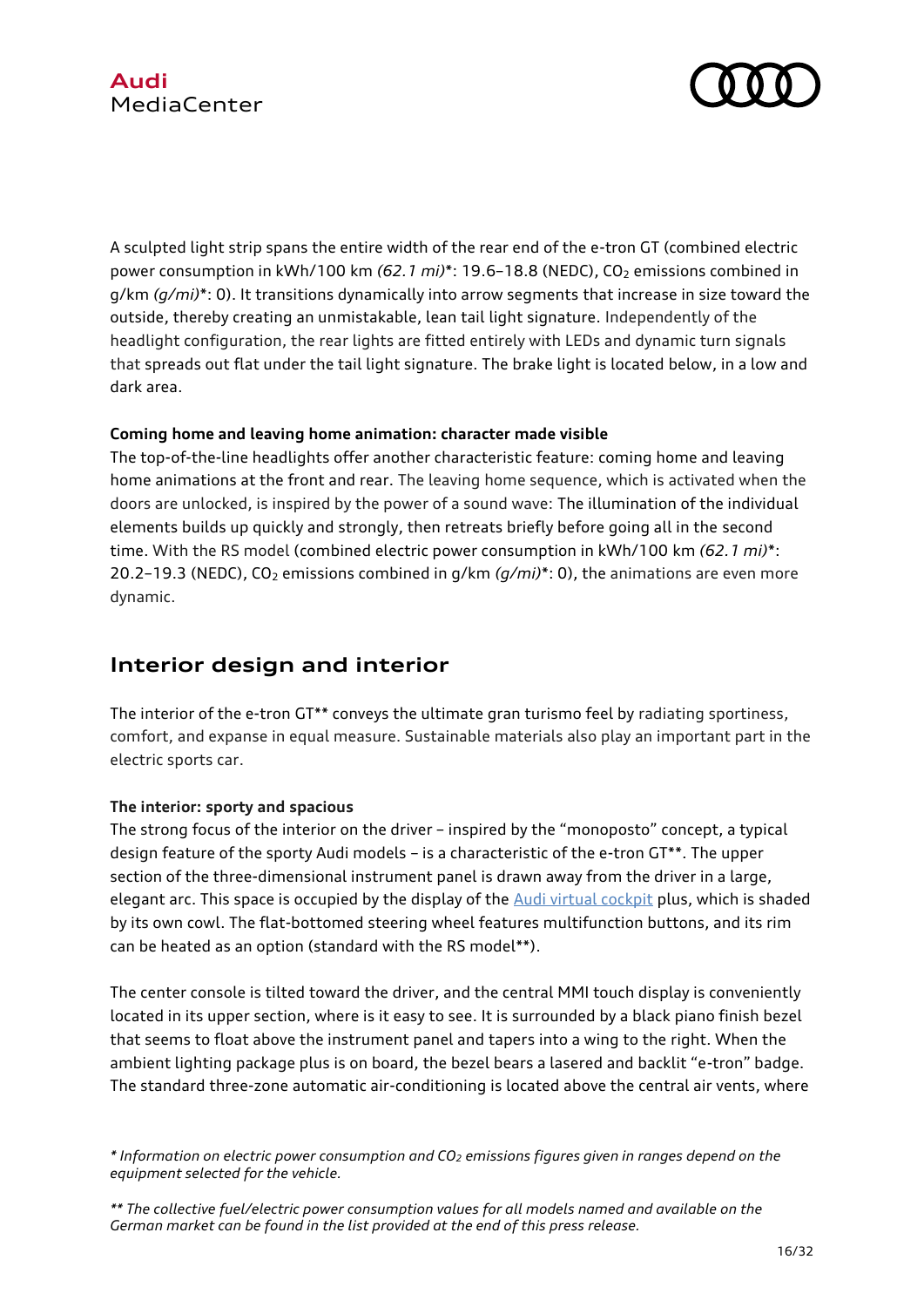



it is easy to reach.

The entire instrument panel appears lean and light. It is divided into horizontal levels, creating width and spatial depth. This impression is emphasized effectively in the dark by the ambient lighting package plus with its 30 adjustable colors (standard in the RS model\*\*). The central level spans the entire width of the interior. The lateral air vents underline this sense of width: Aluminum brackets surround their tips that plunge deep into recesses in the door trims. The flowing lines of the door rail visually merge in a straight line into the fender contours of the front section, inspired by the quattro blisters on the exterior.

The driver and passenger sit in a sporty low position, separated by the wide center tunnel. The selector switch for the gears, which provides a highly precise haptic control experience, is situated on its console. The rear seats also offer enough space for adults, as their backrests can be folded forward in the ratio 40:20:40. The uncompromisingly high quality and processing of the materials documents the attention to detail with which Audi develops and builds cars.

#### **Sustainable is the new premium: materials, fabrics, colors, and equipment**

The front seats are available in three designs. Available as standard in the e-tron GT quattro (combined electric power consumption in kWh/100 km *(62.1 mi)*\*: 19.6–18.8 (NEDC), CO<sup>2</sup> emissions combined in g/km *(g/mi)*\*: 0) are the sport seats with electric eight-way adjustment and artificial leather/pearl Nappa leather covers. The RS e-tron GT (combined electric power consumption in kWh/100 km (62.1 *mi*)\*: 20.2-19.3 (NEDC), CO<sub>2</sub> emissions combined in g/km *(g/mi)*\*: 0) is equipped with sport seats plus with 14-way adjustment, lumbar support and seat heating. The sport seats pro with 18-way adjustment, pneumatic side bolsters, climate control, and (upon request) a massage function are available as an option for both models. In both seat variants, a bezel in the area of the head restraint further sharpens the sporty contour. The seats and steering wheel of the RS model\*\* feature special badges, and the pedal caps and footrest are made of stainless steel.

#### **For fans with exquisite taste: the design packages**

The black leather-free design package is available for the sport seats plus. Upholstery is available either as a combination of artificial leather and the Kaskade material or as a mixture of artificial leather and the microfiber material Dinamica. In both cases, the covers consist predominantly of materials such as polyester fibers that were made from recycled PET bottles, textiles, or residual fibers. Each set of Kaskade covers is made of 119 recycled plastic bottles. Dinamica is a breathable microfiber material made proportionally from recycled polyester fibers and recycled PET. Kaskade is reminiscent of natural fibers such as wool and offers a very pleasant seating feel. The stitching of the seat center panels of both covers is based on the look

*<sup>\*</sup> Information on electric power consumption and CO<sup>2</sup> emissions figures given in ranges depend on the equipment selected for the vehicle.*

*<sup>\*\*</sup> The collective fuel/electric power consumption values for all models named and available on the German market can be found in the list provided at the end of this press release.*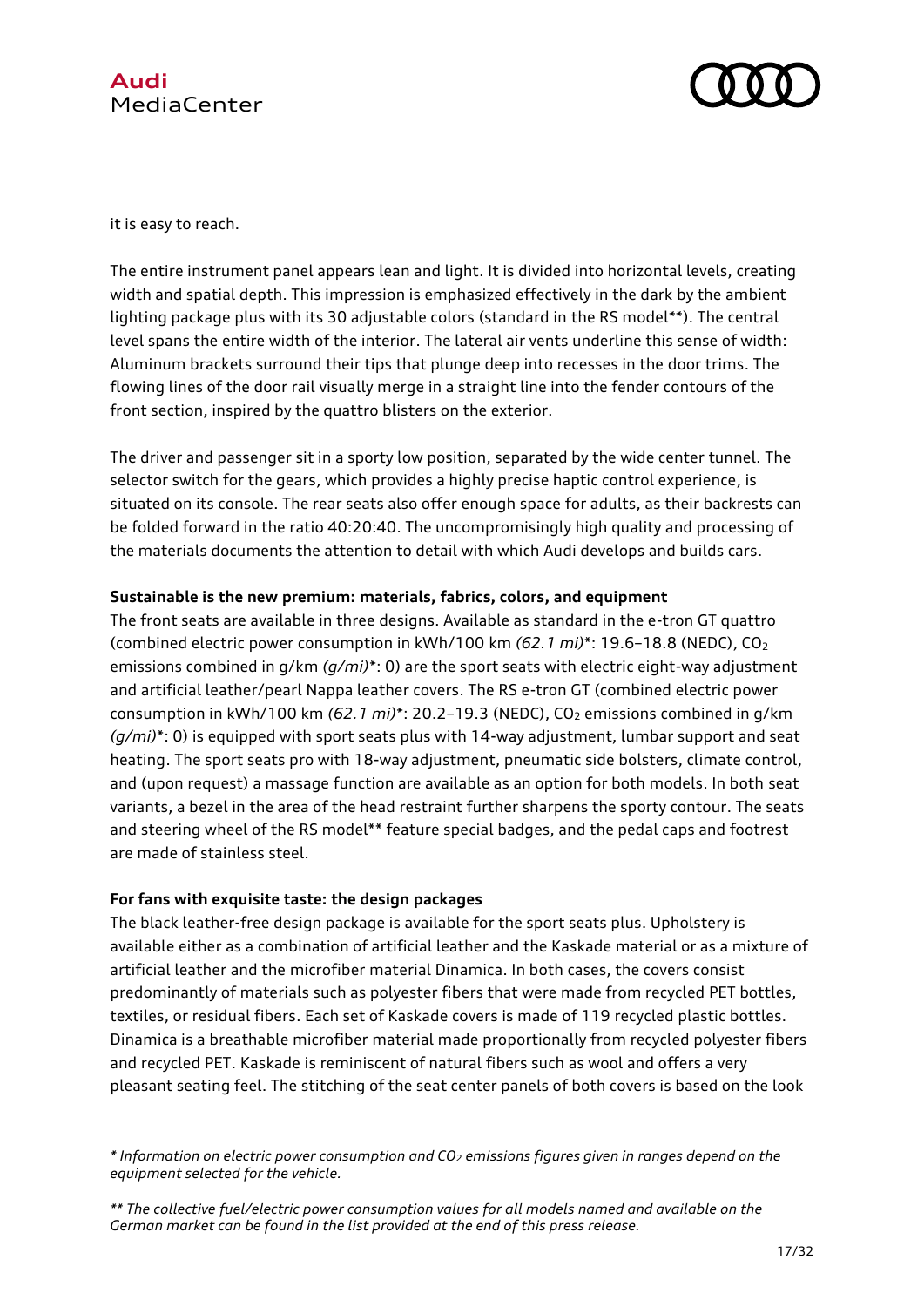



of the Singleframe.

The sport seats pro are made of a combination of two types of leather: fine Nappa leather for the side bolsters and pearl Nappa leather with a perforated honeycomb pattern for the center panels. They are available in black, Santos brown, Arras red, or Monaco gray. The seat colors harmonize with the color-matched interior. In the red and gray RS design packages, red or gray contrasting stitching contrasts with black covers; the seat belts also come in red or gray.

Audi offers a broad range of upholstery materials, from artificial leather and Dinamica and all the way to full leather, for the upper section of the instrument panel, the steering wheel rim, the door trims, the armrests, and the center console. The floor carpet and floor mats in both models are generally made of Econyl, a material that consists of 100-percent recycled nylon fibers. These fibers are gained from production waste, fabric and carpet remnants, or old fishing nets.

The large application area on the instrument panel is painted in a fine paint finish, graphite gray or palladium silver (in the RS model\*\*). Open-pore walnut wood decor or silk-matt carbon with twill are available as alternatives. With the ambient lighting package plus, the "e-tron GT" logo is projected onto the ground when the driver's door is opened. While aluminum inserts for the door sill trims are standard, the range extends all the way to carbon material with illumination.

The Audi exclusive program from Audi Sport GmbH fulfills many personal customer requests for equipment, in particular with regard to leather, the stitching, and the seat belts, which are available with colored edges. The cognac/jet gray design package is available as an upscale allin-one solution. The seats are upholstered with brown fine Nappa leather here, and gray contrasting stitching throughout the interior adds highlights from the steering wheel rim to the floor mats.

# **Drive and recuperation**

The fully electric gran turismo from Audi offers dynamic driving performance in both model variants. The e-tron GT quattro (combined electric power consumption in kWh/100 km *(62.1 mi)*\*: 19.6–18.8 (NEDC), CO<sup>2</sup> emissions combined in g/km *(g/mi)*\*: 0) accelerates from 0 to 100 km/h *(62.1 mph)* in 4.1 seconds; the RS model (combined electric power consumption in kWh/100 km *(62.1 mi)*\*: 20.2–19.3 (NEDC), CO<sup>2</sup> emissions combined in g/km *(g/mi)*\*: 0) achieves this in just 3.3 seconds. Both values apply for boost with launch control, which the driver can access in "dynamic" mode of the [Audi drive select](https://www.audi-mediacenter.com/en/technology-lexicon-7180/chassis-7185#audi-drive-select) dynamic handling system. The RS

*<sup>\*</sup> Information on electric power consumption and CO<sup>2</sup> emissions figures given in ranges depend on the equipment selected for the vehicle.*

*<sup>\*\*</sup> The collective fuel/electric power consumption values for all models named and available on the German market can be found in the list provided at the end of this press release.*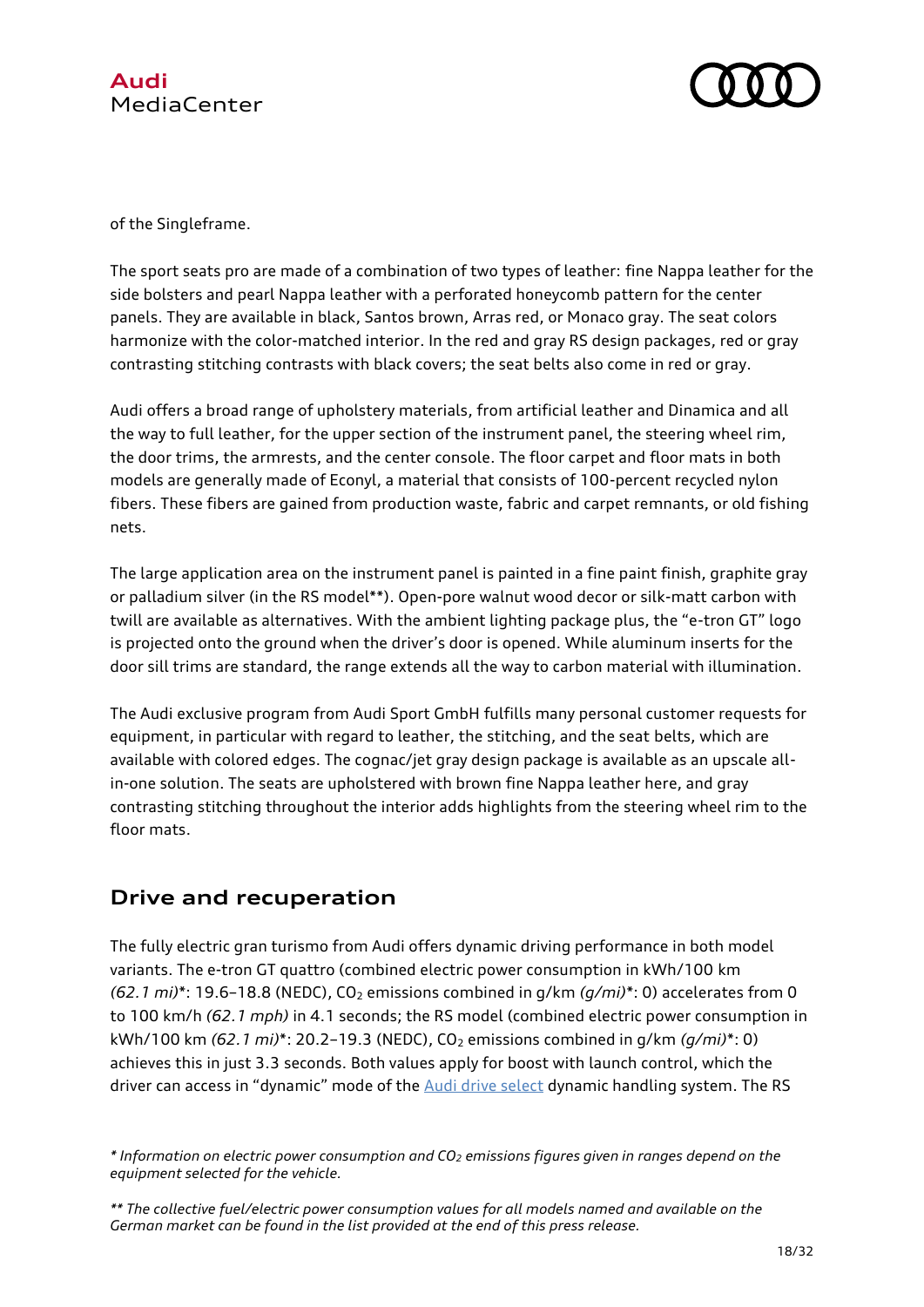



model\*\* reaches the 200 km/h *(124.3 mph)* mark in 10.9 seconds, and has a top speed of 250 km/h *(155.3 mph)*. The e-tron GT quattro\*\* has a top speed of 245 km/h *(152.2 mph)*.

In the e-tron GT quattro\*\*, the front electric motor outputs 175 kW (238 PS), and the rear motor outputs 320 kW (435 PS). Both electric motors keep reserves available for extreme driving situations, which is why the sum of their individual outputs exceeds the drive's total output of 350 kW (476 PS) considerably. Up to 390 kW (530 PS) are available for roughly 2.5 seconds in boost mode via launch control. The total torque is 630 Nm (*464.7 lb-ft*). In the RS e-tron GT\*\*, the electric motor at the front axle also outputs 175 kW (238 PS), while the motor in the rear outputs 335 kW (456 PS). The total output is 440 kW (598 PS), and the total torque is 830 Nm (*612.2 lb-ft*). In boost mode, the output briefly increases to 475 kW (646 PS).

#### **More copper in the stator: the hairpin winding**

The PSM motors (permanently excited synchronous motors) in the e-tron GT\*\* are extremely efficient, with an efficiency of considerably more than 90 percent in the majority of all driving situations. They are produced with a complex technology known as hairpin winding. The coils of the stator consist of rectangular copper wires that look similar to hairpins after they have been bent. This allows the wires to be packed more tightly, as a result of which considerably more copper fits into the stator as compared to the conventional round winding. This increases the output and torque and makes the cooling of the electric motors, which takes place via a separate medium-temperature circuit, more efficient.

The electric motor, the [power electronics,](https://www.audi-mediacenter.com/en/technology-lexicon-7180/drive-system-7227#leistungselektronik) and the transmission form a compact block on both axles. The front motor is installed coaxially and has a ratio of 8.1:1. The rear electric motor is installed parallel to the axles and sends its torque to a two-speed transmission with three shafts. The second gear (ratio of 8.2:1) provides excellent efficiency and also large amounts of reserve power. The first gear, which has a very short ratio of 15.6:1, ensures spirited acceleration right from the start, if the driver so desires. If the driver decides against this, the car moves off in first gear. The driver generally does not need to press a start button to drive off and can just depress the brake pedal and engage the "D" or "R" gear. As soon as they take their foot off the brake pedal, the car starts to roll at low speed.

#### **The new generation of quattro: the [electric all-wheel drive](https://www.audi-mediacenter.com/en/technology-lexicon-7180/drive-system-7227#elektrischer-allradantrieb)**

The electric all-wheel drive in the e-tron GT quattro (combined electric power consumption in kWh/100 km *(62.1 mi)*\*: 19.6–18.8 (NEDC), CO<sup>2</sup> emissions combined in g/km *(g/mi)*\*: 0) and RS e-tron GT (combined electric power consumption in kWh/100 km *(62.1 mi)*\*: 20.2–19.3 (NEDC), CO<sup>2</sup> emissions combined in g/km *(g/mi)*\*: 0) regulates the drive torque distribution between the axles – continuously, fully variably, and within a few thousandths of a second. The electric gran

*<sup>\*</sup> Information on electric power consumption and CO<sup>2</sup> emissions figures given in ranges depend on the equipment selected for the vehicle.*

*<sup>\*\*</sup> The collective fuel/electric power consumption values for all models named and available on the German market can be found in the list provided at the end of this press release.*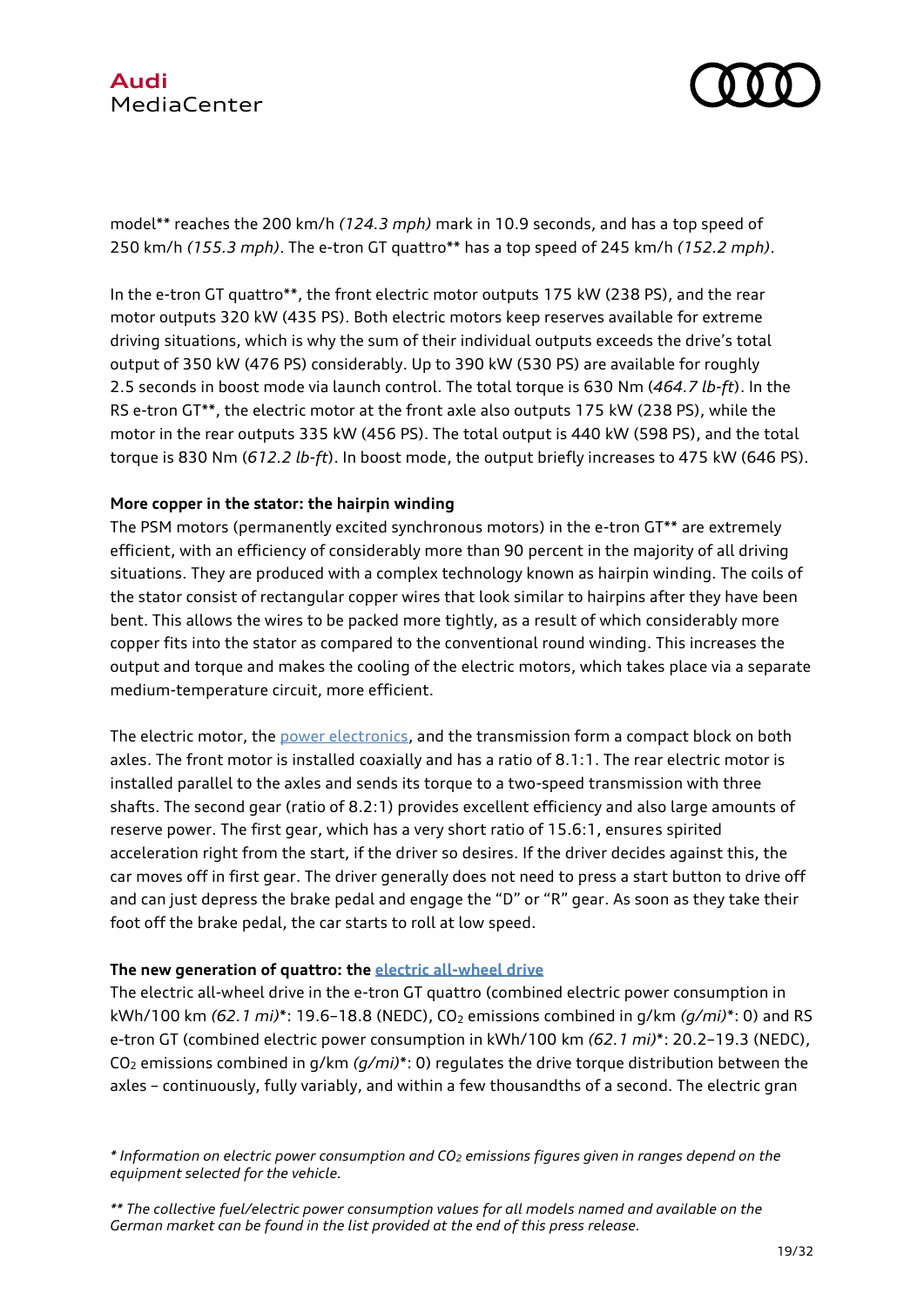

turismo thus offers powerful dynamism and optimum traction in any weather conditions. The quattro principle of the four-wheel drive that Audi introduced to the market more than 40 years ago presents itself on a new, fascinating technological level.

When the e-tron GT\*\* is being driven in the "comfort" mode of Audi drive select, both electric motors work together in the most energy-conserving way possible. In "dynamic" mode, its character is more rear-heavy, while "efficiency" mode clearly prioritizes front-wheel drive. With a slippery road surface, high power requirements, or fast cornering, more torque can be distributed to the rear wheels – and around five times faster than with a mechanical quattro drivetrain.

### **Efficiency takes priority: coasting or recuperation**

When the driver releases the right-hand pedal, the drive of the e-tron GT\*\* generally switches to coasting. This strategy prevents the losses associated with every conversion of energy. The large gran turismo glides calmly and efficiently while its electric motors run along virtually deenergized. Coasting recuperation takes place at the front electric motor and only in the "dynamic" mode of Audi drive select.

Regardless of the driving mode, the driver can use the rocker switches on the steering wheel to adjust two manual recuperation levels of different strengths. They can select an automatic level in the MMI system, where the rocker switches are non-functional. In this case, the [predictive](https://www.audi-mediacenter.com/en/technology-lexicon-7180/driver-assistance-systems-7184#praediktiver-effizienzassistent)  [efficiency assist](https://www.audi-mediacenter.com/en/technology-lexicon-7180/driver-assistance-systems-7184#praediktiver-effizienzassistent) regulates coasting and recuperation on the basis of data which is obtains from the navigation system and the onboard sensors. For example, when the car is approaching a roundabout or a slower car driving in front, the drive management system attempts to reduce the speed by coasting. If the available distance is too short, it switches to recuperation. In this case, maximum deceleration is slightly higher than in the manual recuperation levels, reaching up to 0.13 *g*.

### **Brake recuperation: output of up to 265 kW**

While braking, the electric motors perform decelerations alone up to around 0.3 *g*, i.e. the vast majority of all brake applications in everyday driving. The hydraulic wheel brakes are activated only when the driver brakes very heavily. The transition is almost unnoticeable, and recuperation remains active almost up to a standstill. If both electric motors are involved in brake recuperation in order to ensure handling stability, they can recover up to 265 kW of power. In all driving situations – be it full acceleration, dynamic handling, coasting or brake recuperation – the gran turismo remains unshakably stable because its control systems for brakes, suspension, drive, and power electronics are closely connected and work together quickly.

*<sup>\*</sup> Information on electric power consumption and CO<sup>2</sup> emissions figures given in ranges depend on the equipment selected for the vehicle.*

*<sup>\*\*</sup> The collective fuel/electric power consumption values for all models named and available on the German market can be found in the list provided at the end of this press release.*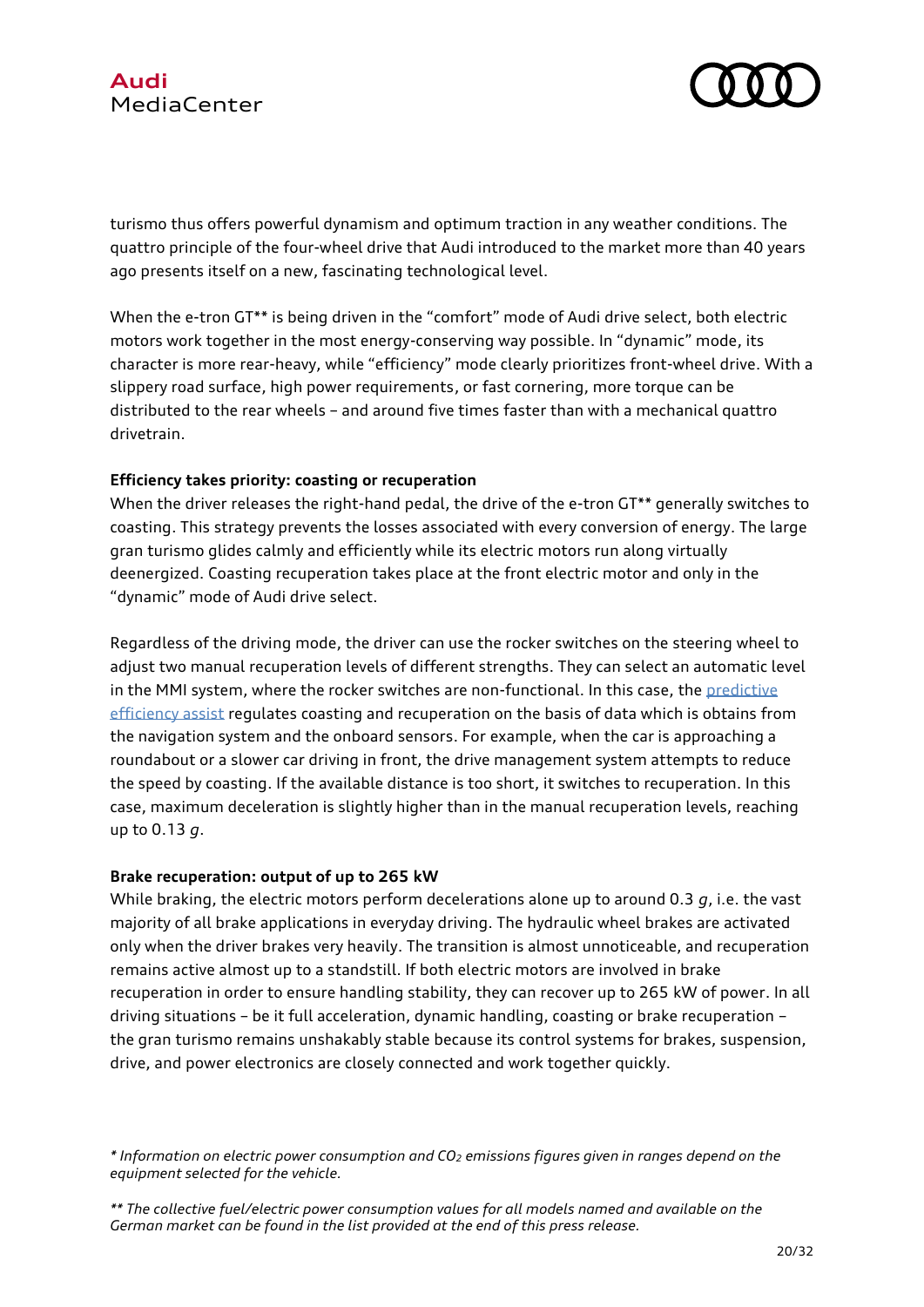

## **[e-tron sport sound](https://www.audi-mediacenter.com/en/high-tech-meets-craftsmanshipproduction-of-the-audi-e-tron-gt-at-boellinger-hoefe-13242/creativity-and-classic-engineering-work-e-sound-of-the-audi-e-tron-gt-13246)**

In the e-tron GT (combined electric power consumption in kWh/100 km *(62.1 mi)*\*: 19.6–18.8 (NEDC), CO<sup>2</sup> emissions combined in g/km *(g/mi)*\*: 0), customers can configure the listening experience themselves – from the silence of the electric drive all the way to the sporty sound backdrop. In the Audi e-tron GT quattro, the e-tron sport sound is available as an option but comes as standard in the RS model (combined electric power consumption in kWh/100 km *(62.1 mi)*\*: 20.2–19.3 (NEDC), CO<sup>2</sup> emissions combined in g/km *(g/mi)*\*: 0). Two control units and amplifiers located in the luggage compartment generate a separate exterior and interior sound, which is output by two loudspeakers each outside and inside the vehicle. Data about the rotational speed of the electric motors, the accelerator position, the vehicle speed, and other parameters serves as the basis for the digital sound. A synthetic sound that is sampled from 32 individual sounds – including reworked synthesizer sounds, for example – is generated on this basis and offers an authentic and finely nuanced impression of the work performed by the drive system.

Drivers can modulate the sound via the Audi drive select system. In the "efficiency" profile, only the standard AVAS (Acoustic Vehicle Alerting System) is active, which already generates a considerably broader warning sound than is legally required. At increasing speed – from 20 km/h *(12.4 mph)* in the EU and from 32 km/h *(19.9 mph)* in North America – it becomes gradually quieter and is inaudible from 60 km/h *(37.3 mph)*. By selecting "comfort" mode, the driver activates the e-tron sport sound, which outputs a full and high-quality exterior sound. The "dynamic" profile makes it even more powerful, and the interior sound is added. The e-tron sport sound is sporty, voluminous and high-quality, and an acoustic expression of the progressive gran turismo character.

# **Battery and thermal management**

The lithium-ion battery system of the Audi e-tron GT quattro\*\* and the RS e-tron GT\*\* can store 84 kWh of energy net (93 kWh gross). It integrates 33 cell modules, each of which comprises 12 pouch cells with flexible outer skin. Each module is fitted with its own computer that monitors the temperature and voltage. The unusually high system voltage of approx. 800 volts enables a powerful continuous output and shortens the charging duration; in addition, it reduces the weight of, and space required by, the wiring.

The battery system is located beneath the passenger compartment, at the lowest point of the car. This, in combination with the electric motors, provides a low center of gravity appropriate

*<sup>\*</sup> Information on electric power consumption and CO<sup>2</sup> emissions figures given in ranges depend on the equipment selected for the vehicle.*

*<sup>\*\*</sup> The collective fuel/electric power consumption values for all models named and available on the German market can be found in the list provided at the end of this press release.*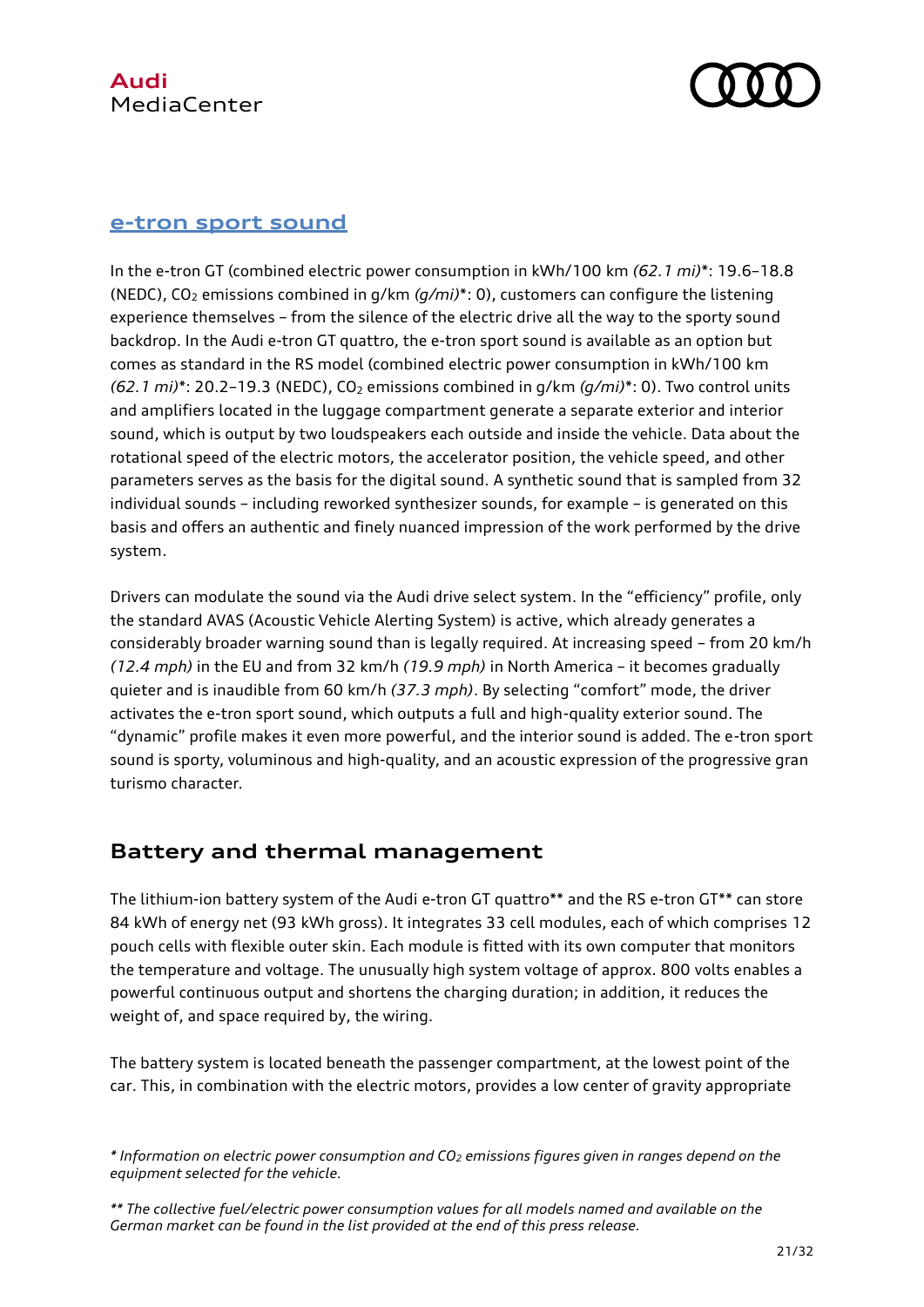

for a sports car and a weight distribution between the front and rear axles that is very close to the ideal value of 50:50. Thirty modules form the lower level of the battery that features a wide recess in the rear section. It creates space for the rear passengers' feet, which allows them to sit in a low position and also enables the flat vehicle silhouette. The upper "floor" contains three further modules situated below the rear seats. The connections, fuses, and the main control unit are located under the console of the center tunnel. The bottom of the battery is protected by an aluminium plate.

The inner structure of the battery that houses the module, the frame surrounding it, and the upper cover plate are made of aluminum. As in the body, die-cast sections, extruded sections, and aluminum sheets are used here. The battery system contributes significantly to the rigidity of the body to which it is attached via 28 screws. At the same time, it improves passive safety in the event of a frontal and side impact.

### **High-tech: thermal management**

Beneath the cell space of the battery, there is a compound structure of flat extruded sections through which a glycol/water mixture flows that circulates in its own low-temperature circuit. The temperature is transferred between the cooling plates and the cell space via a heatconducting paste. The battery's feel-good temperature is between 30 and 35 degrees Celsius, and its operating range extends from minus 30 to plus 50 degrees.

Four separate coolant circuits, each at its own temperature level, regulate the temperature in the high-voltage components and the interior precisely and quickly. They can be interconnected flexibly as required. If the driver demands a high output several times in a row, valves couple the coolant circuit of the battery with the refrigerant circuit of the air-conditioning system – this intensive cooling keeps the performance of the drive at a consistently high level. The e-tron GT quattro (combined electric power consumption in kWh/100 km *(62.1 mi)*\*: 19.6–18.8 (NEDC), CO<sup>2</sup> emissions combined in g/km *(g/mi)*\*: 0) and RS e-tron GT (combined electric power consumption in kWh/100 km (62.1 *mi*)\*: 20.2-19.3 (NEDC), CO<sub>2</sub> emissions combined in q/km *(g/mi)*\*: 0) can accelerate to full speed from a standstill up to ten consecutive times.

The refrigerant circuit also helps with cooling during fast DC charging, which can heat the battery up to 50 degrees Celsius. The thermal management is connected to the navigation system. When the driver sets an HPC terminal (High Power Charging) as the destination, the cooling of the battery is already intensified on the way to the charging station so that it can be charged as quickly as possible. Should the battery still be very cold shortly after the car is started in winter, it is heated for fast charging.

*<sup>\*</sup> Information on electric power consumption and CO<sup>2</sup> emissions figures given in ranges depend on the equipment selected for the vehicle.*

*<sup>\*\*</sup> The collective fuel/electric power consumption values for all models named and available on the German market can be found in the list provided at the end of this press release.*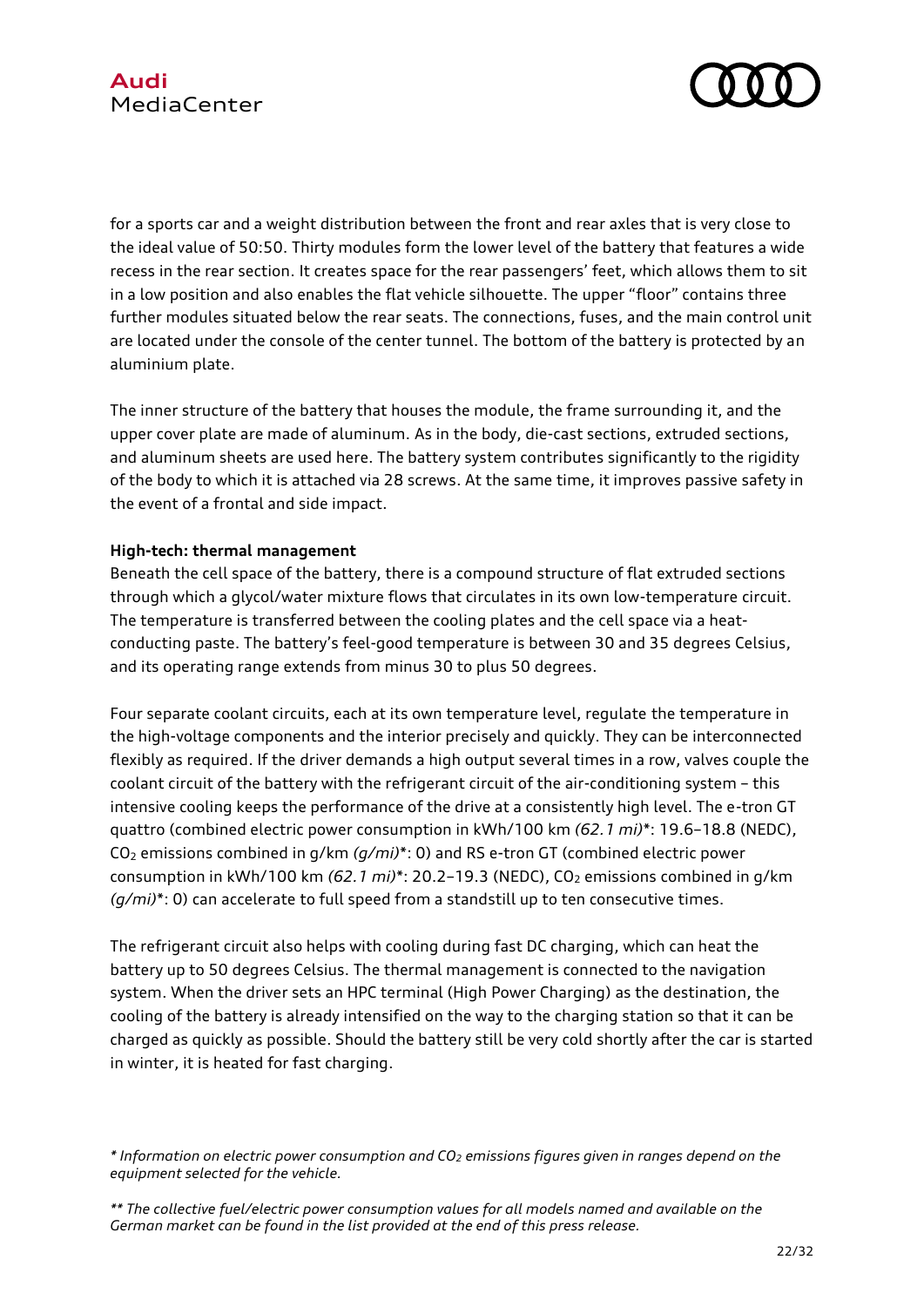

The standard equipment of the e-tron GT (combined electric power consumption in kWh/100 km  $(62.1 \text{ mi})^*$ : 19.6–18.8 (NEDC), CO<sub>2</sub> emissions combined in  $q/km (q/mi)^*$ : 0) includes a heat [pump](https://www.audi-mediacenter.com/en/technology-lexicon-7180/interiors-9339#waermepumpe) that heats the interior with the waste heat of the high-voltage components. It can reduce the loss of range that the electric climate control causes in winter in particular significantly. In addition to charging, customers can also manage pre-entry climate control of the interior via their smartphones using the [myAudi app.](https://www.audi-mediacenter.com/en/technology-lexicon-7180/infotainment-7183#myaudi-app) This is done via a powerful high-voltage heating element and does not depend on the car charging via the power grid. Audi equips the e-tron GT\*\* with a deluxe auxiliary air-conditioning system as an option that also incorporates the steering wheel rim (if heatable), the exterior mirrors and the rear window.

## **From 11 to 270 kW: AC and DC charging**

The charging flaps of the gran turismo are located behind the front wheels. Both sides feature connections for alternating current ( $AC$ ) and there is also a connection for direct current ( $DC$ ) on the right-hand side. The Audi e-tron GT\*\* is delivered to its customers with two charging cables as standard: one mode 3 cable for public AC terminals and the charging system compact for the garage. The e-tron GT\*\* can charge with 11 kW AC as standard, which allows it to recharge an empty battery overnight. An optional onboard charger for 22 kW will follow shortly after the market launch.

Audi offers the home charging system connect as an option. Its Internet connection enables both control via the myAudi app and function updates. In cooperation with a suitable home energy management system, it offers further intelligent functions. For example, the e-tron GT\*\* can take account of the needs of other consumers in the household, and charge with the remaining power available in order to avoid overloading. Customers can also define individual priorities, such as charging when electricity is less expensive under a variable electricity rate.

At a direct current terminal with a voltage of 800 V, for example in the European freeway network from Ionity, the Audi e-tron GT\*\* achieves a peak charging capacity of up to 270 kW. This allows it to recharge energy for up to 100 kilometers *(62.1 mi)* in just over five minutes, and charging from five to 80 percent SoC (state of charge) takes less than 22.5 minutes under ideal conditions. The driver can restrict the charging target in the MMI operating system, for example if the rate appears too high.

Customers in Europe can use the Audi brand's own e-tron Charging Service, which currently incorporates roughly 200,000 public charging points. A special card is needed to access them, and Audi customers pay a standard rate across 26 countries. Ionity's fast-charging network offers customers a range of favorable terms and conditions. In the first year, Audi covers the basic fee for the transit rate, which offers a reduced price for electricity.

*<sup>\*</sup> Information on electric power consumption and CO<sup>2</sup> emissions figures given in ranges depend on the equipment selected for the vehicle.*

*<sup>\*\*</sup> The collective fuel/electric power consumption values for all models named and available on the German market can be found in the list provided at the end of this press release.*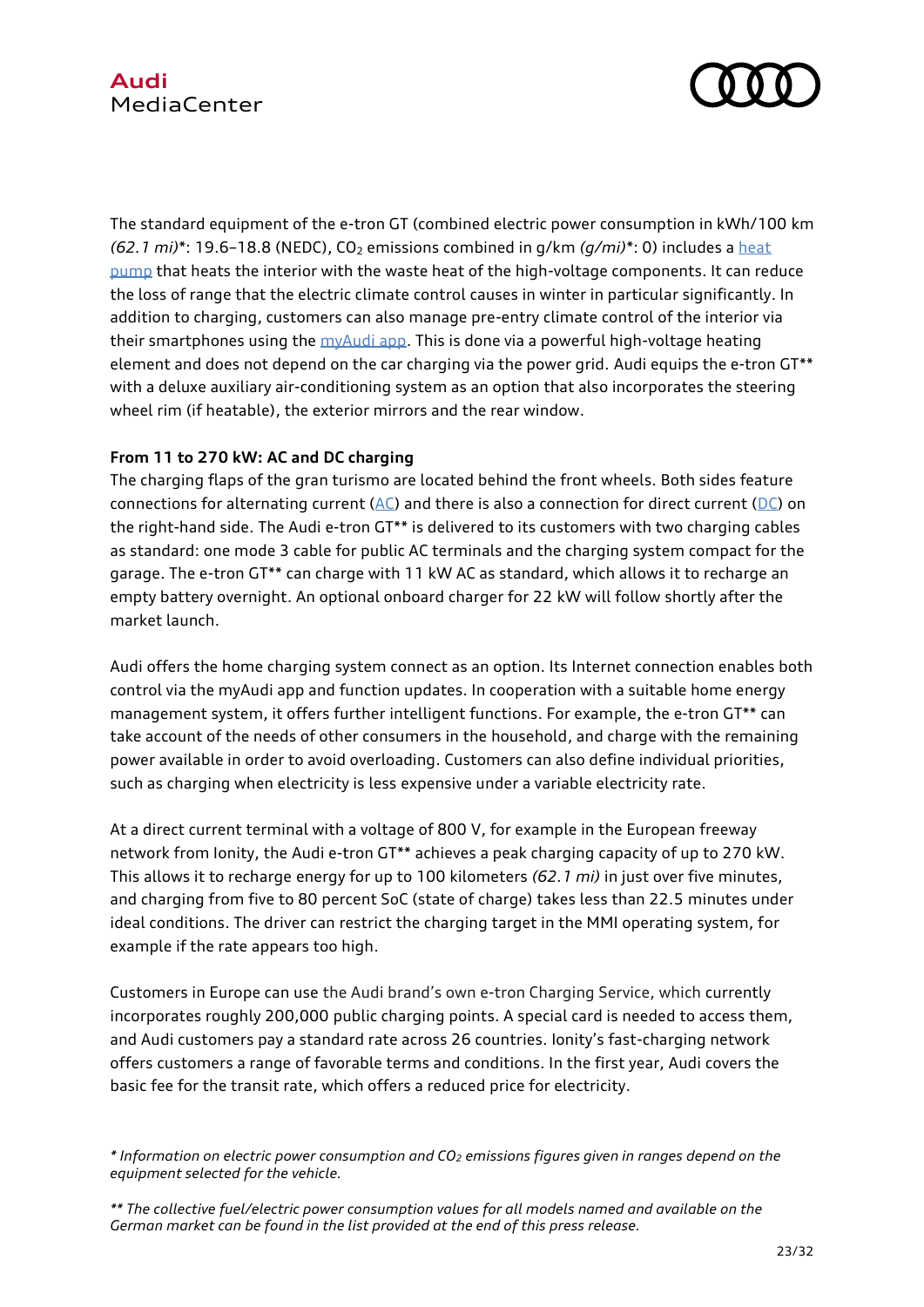

In the NEDC cycle, the Audi e-tron GT quattro\*\* consumes 19.6–18.8 kWh of energy per 100 kilometers *(62.1 mi)* on average, the RS model\*\* consumes 20.2–19.3 kWh. This results in average ranges of up to 488 kilometers *(303.2 mi)* or 472 kilometers *(293.3 mi)* (WLTP).

# **Suspension**

The suspension is one of the elements that play a crucial role in shaping the harmonious overall character of the Audi e-tron GT quattro\*\* and the RS e-tron GT\*\*. It is a congenial partner to the dynamic drive, while always remaining confident and relaxed no matter how much strain is put on it. The gran turismo philosophy becomes a perfect experience here, too.

The wheel suspensions are designed as a sporty double wishbone construction. It has a classic design on the front axle, while the upper wishbones in the rear are divided into individual links. Almost all parts, including the links and subframes, are forged or cast from aluminum. The electromechanical steering has a sporty and direct ratio of 15.4:1 but without any excessive sharpness. Audi supplies [all-wheel steering](https://www.audi-mediacenter.com/en/technology-lexicon-7180/chassis-7185#allradlenkung-dynamik-allradlenkung) as an option. A spindle drive turns the rear wheels by a maximum of 2.8 degrees here – in opposite directions up to about 50 km/h *(31.1 mph)* to increase agility and handling, and in the same direction from about 80 km/h *(49.7 mph)* to maintain stability. Between 50 *(31.1 mph)* and 80 km/h *(49.7 mph)*, depending on the driving situation, there is a continuous transition between a steering angle in opposite directions and a steering angle in the same direction. When maneuvering, the all-wheel steering reduces the turning circle by roughly 0.6 meters *(2.0 ft)*.

## **Up to 21 inches and 420 millimeters** *(16.5 in)***: wheels and brakes**

The portfolio of alloy wheels starts with the 19-inch format for the Audi e-tron GT quattro\*\* and with the 20-inch format for the e-tron RS GT\*\*. A choice of two designs in different colors are available for this format. A new production process used for the aluminum from which these wheels are made reduces net CO<sub>2</sub> emissions considerably. Almost all tires are optimized in terms of rolling resistance; for the 21-inch format, performance-focused tires for the RS model are available as an alternative.

There are also differences between the brakes in the two models. The e-tron GT quattro (combined electric power consumption in kWh/100 km *(62.1 mi)*\*: 19.6–18.8 (NEDC), CO<sup>2</sup> emissions combined in g/km *(g/mi)*\*: 0) comes as standard with steel disks with a diameter of 360 millimeters and six-piston calipers on the front axle. The RS model (combined electric power consumption in kWh/100 km (62.1 mi)<sup>\*</sup>: 20.2-19.3 (NEDC), CO<sub>2</sub> emissions combined in g/km *(g/mi)*\*: 0) is also fitted with six-piston calipers, which are available in red or orange as an

*<sup>\*</sup> Information on electric power consumption and CO<sup>2</sup> emissions figures given in ranges depend on the equipment selected for the vehicle.*

*<sup>\*\*</sup> The collective fuel/electric power consumption values for all models named and available on the German market can be found in the list provided at the end of this press release.*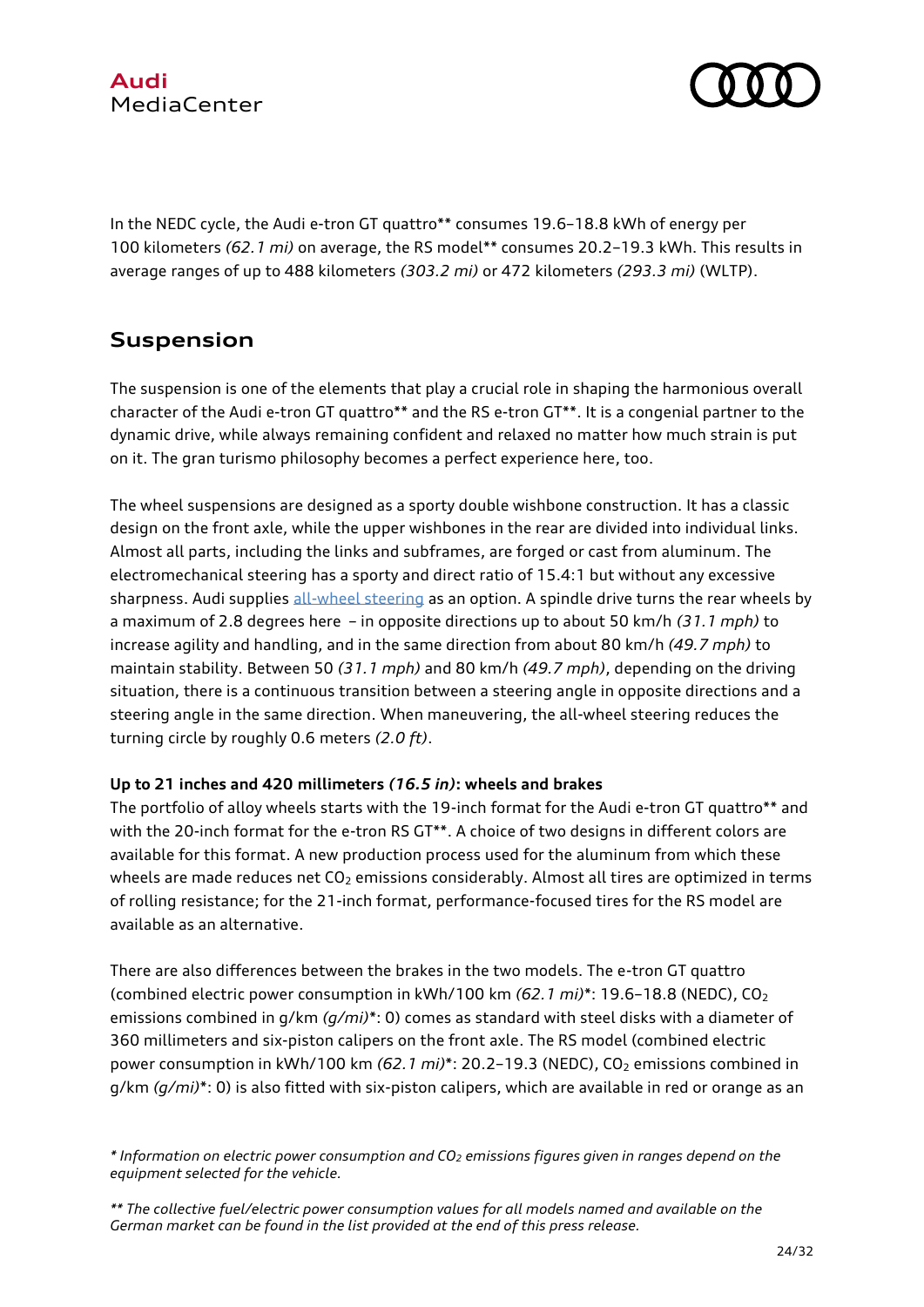# **Audi** MediaCenter



option, and 410 millimeter *(16.1 in)* cast-iron disks with a tungsten carbide coating (optional in the e-tron GT quattro\*\*). This Audi carbide brake system increases the braking performance and reduces wear and therefore brake dust. At the same time it prevents flash rust, a typical phenomenon seen in many electric cars that do not use their wheel brakes very often. The topof-the-line offering for both models includes brake disks made of carbon fiber ceramic, which are especially lightweight, powerful, and durable. They have a diameter of 420 millimeters *(16.5 in)* on the front axle, and their ten-piston calipers are painted in gray as standard, or in red or blue as an option.

### **Precision-controlled: air suspension and damping**

While the [adaptive air suspension](https://www.audi-mediacenter.com/en/technology-lexicon-7180/chassis-7185#luftfederung-adaptive-air-suspension) is optional in the Audi e-tron GT quattro\*\*, it comes as standard in the RS model\*\*. Its compressor generates a working pressure of up to 19 bar, and the three-chamber air suspension on the front and rear axles enables comfortable basic suspension. The chambers in the bellows are activated and deactivated depending on the driving situation. During smooth driving, all three of them contribute to the suspension, while only one or two chambers are active in the case of dynamic requirements such as heavy braking or high transverse acceleration – this strategy reduces the movement of the body.

The air suspension can adjust the body to different heights. It lowers the body by up to 10 millimeters *(0.4 in)* at a speed of 90 km/h *(55.9 mph)*, and by another 12 millimeters *(0.5 in)* at 180 km/h *(111.8 mph)*. When driving at a speed below 30 km/h *(18.6 mph)*, the driver can set a lift mode that raises the body by 20 millimeters *(0.8 in)*, for example when driving into underground parking garages. The adaptive air suspension works closely together with the controlled dampers (standard) that adjust to the circumstances at millisecond intervals. Both systems are managed by a central control unit, the [electronic chassis platform](https://www.audi-mediacenter.com/en/technology-lexicon-7180/chassis-7185#elektronische-fahrwerkplattform) (ECP). This connection ensures maximum precision.

### **Four driving modes: Audi drive select**

In the Audi drive select dynamic handling system (standard), the driver can specify how the dampers, electric motors, two-speed transmission, and controlled rear-axle differential lock are to operate. They can switch between the "comfort," "efficiency," "dynamic," and "individual" modes via a physical switch. In "efficiency" mode, the body is lowered to the low level to promote better airflow and the top speed is limited to 140 km/h *(87.0 mph)*; however, the driver can override this limit by stepping heavily on the accelerator pedal. In "dynamic" mode, the electric all-wheel drive, the suspension systems, and the active aerodynamics are set to a sporty mode.

### **For dynamic handling: rear-axle differential lock**

The controlled rear-axle differential lock, which is integrated in the ECP control operations, is

*<sup>\*</sup> Information on electric power consumption and CO<sup>2</sup> emissions figures given in ranges depend on the equipment selected for the vehicle.*

*<sup>\*\*</sup> The collective fuel/electric power consumption values for all models named and available on the German market can be found in the list provided at the end of this press release.*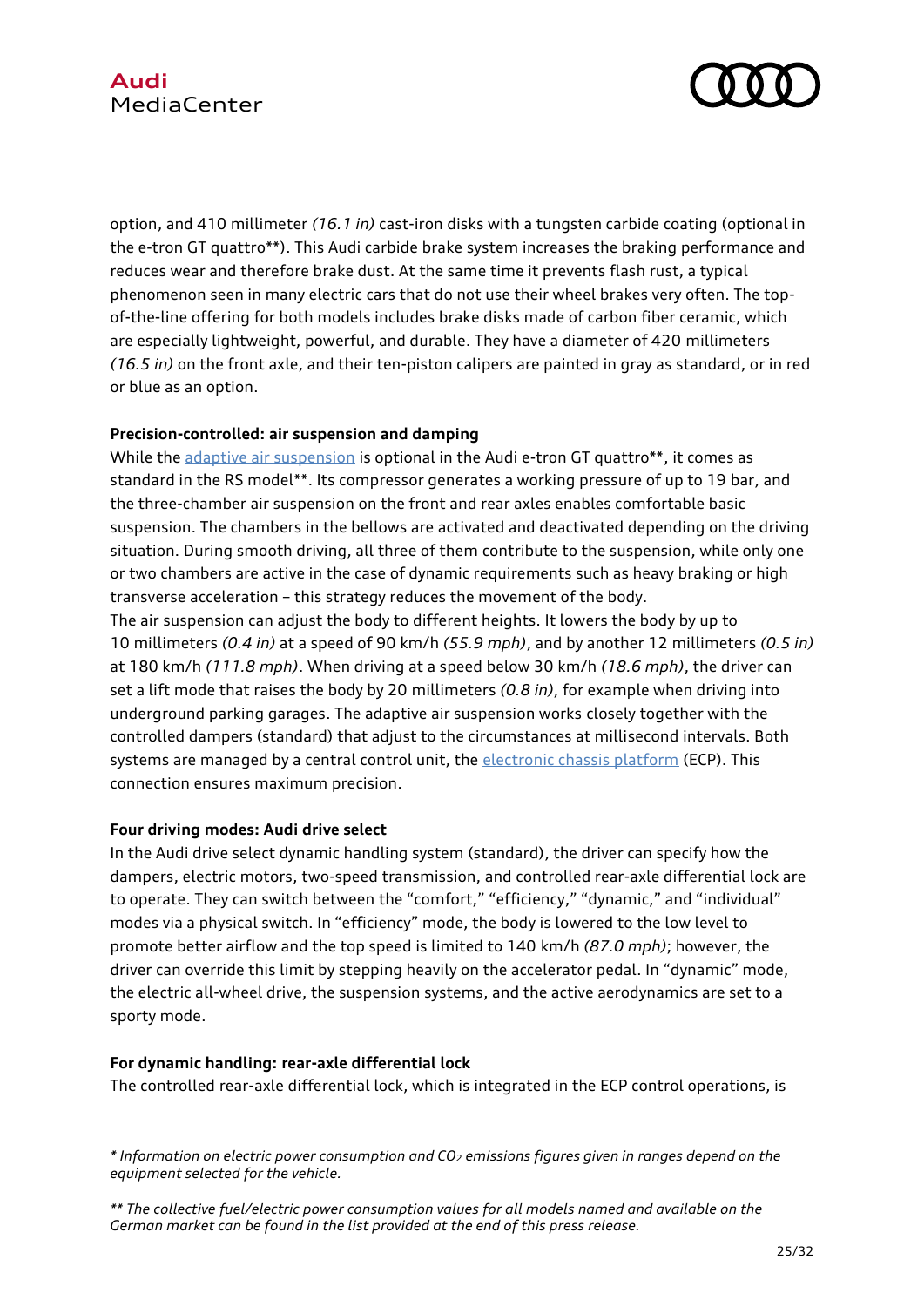# **Audi** MediaCenter



available as standard with the RS e-tron GT (combined electric power consumption in kWh/100 km (62.1 *mi*)\*: 19.6-18.8 (NEDC), CO<sub>2</sub> emissions combined in q/km (q/mi)\*: 0) and as an option with the e-tron GT. The multi-plate clutch is its core element. It can be actuated fully variably, and the locking range extends from zero to 100 percent. The driver can perceive this on slippery road surfaces and during maximum full-stop braking in particular: In this case, the lock opens up completely, allowing the Electronic Stabilization Control (ESC) to brake each wheel with great precision. It improves traction and stability, increasing lateral acceleration and reducing load change behaviour through targeted torque vectoring. The rear wheel on the inside of the bend is braked in a targeted manner as the car enters a sharp corner – resulting in the car turning slightly into the bend.

# **Controls and displays**

In terms of controls and displays, the e-tron GT quattro\*\* and the RS e-tron GT\*\* follow the current Audi concept: All information appears on large displays. The driver operates the freestandin[g Audi virtual cockpit](https://www.audi-mediacenter.com/en/technology-lexicon-7180/user-operation-and-displays-7182#audi-virtual-cockpit) plus via the multifunction buttons on the spokes of the steering wheel. The display measures 12.3 inches in the diagonal and offers a high resolution of 1,920 x 720 pixels. The driver can switch between the "classic," "sport," and "e-tron" screens in the MMI operating system. In the e-tron view, the focus is on the large power meter that displays the status of the drive and all important information on electric driving. The central [MMI touch](https://www.audi-mediacenter.com/en/technology-lexicon-7180/user-operation-and-displays-7182#mmi-touch) display (10.1 inches) is controlled via touch and provides acoustic feedback. This is where the driver manages the infotainment, navigation, comfort functions, and text input. The menu structure is lean and clear, just as on a smartphone, and the MMI search is based on free input. For many searches, the hit list will appear after entering a couple of letters.

## **"Hey Audi:" natural language control**

The third control level is the [natural language control](https://www.audi-mediacenter.com/en/technology-lexicon-7180/user-operation-and-displays-7182#natuerlich-sprachliche-steuerung) which understands numerous expressions from everyday language. It draws information for its responses to commands and questions not only from the information stored on board but also from the cloud. While the onboard information is available particularly quickly, the online information is more extensive. Natural language control can be activated with the wake-up words "Hey Audi."

The optional [head-up display](https://www.audi-mediacenter.com/en/technology-lexicon-7180/user-operation-and-displays-7182#head-up-display) can display important information on the windshield. The image window is in the driver's field of vision, with the projection appearing to float about two meters in front of them. Another convenient feature of the Audi e-tron GT\*\* is th[e personalization:](https://www.audi-mediacenter.com/en/technology-lexicon-7180/infotainment-7183#personalisierung) Up to six users – five fixed users and one guest – can each store hundreds of preferred settings in

*<sup>\*</sup> Information on electric power consumption and CO<sup>2</sup> emissions figures given in ranges depend on the equipment selected for the vehicle.*

*<sup>\*\*</sup> The collective fuel/electric power consumption values for all models named and available on the German market can be found in the list provided at the end of this press release.*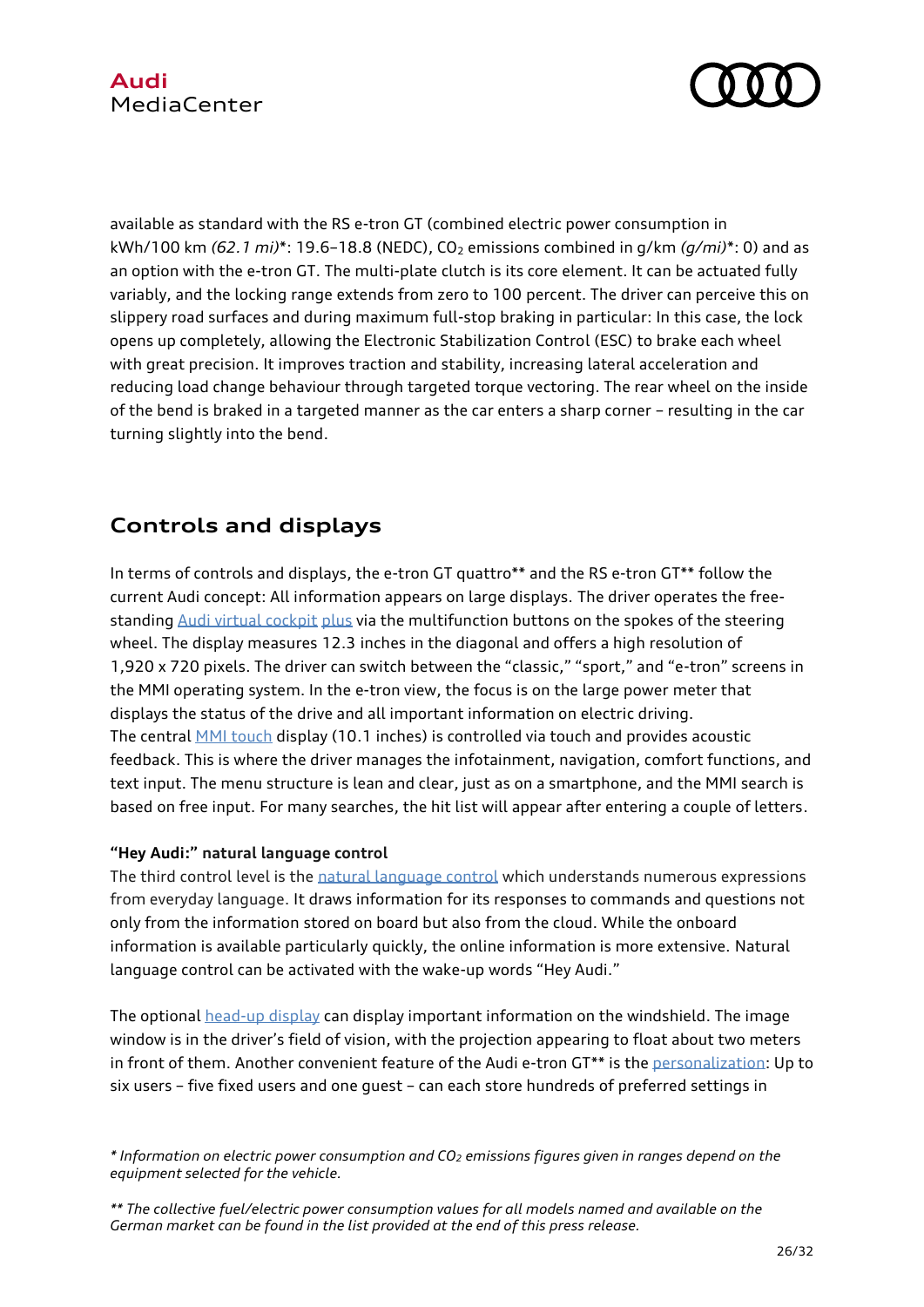



individual profiles. The car adjusts the preferred settings when the driver's door is opened.

Behind the control and display functions in the e-tron GT quattro\*\* and RS e-tron GT (combined electric power consumption in kWh/100 km (62.1 mi)\*: 20.2-19.3 (NEDC), CO<sub>2</sub> emissions combined in g/km *(g/mi)*\*: 0) is the third-generation [modular infotainment toolkit](https://www.audi-mediacenter.com/en/technology-lexicon-7180/infotainment-7183#modularer-infotainmentbaukasten) (MIB 3), which offers extremely high processing power. It works with the physically separate communication box, which executes all tasks relating to connectivity at great speed, and has an integrated [Wi-Fi hotspot.](https://www.audi-mediacenter.com/en/technology-lexicon-7180/infotainment-7183#wlan-hotspot) After the vehicle is started, the MIB 3 with all of its functions, apps, and services boots up within a few seconds. The driver can activate an individual dashboard that displays up to three main applications in separate windows.

# **Infotainment and Audi connect**

Eleven antennas, all of which are integrated where they cannot be seen, connect the e-tron GT\*\* with the outside world. They receive and transmit audio, LTE, Bluetooth, and GPS signals; the fully electric gran turismo is connected in many different ways.

### **Fast data transfer: MMI navigation plus**

The e-tron GT quattro\*\* and RS e-tron GT\*\* come as standard with the MMI navigation plus information center, which supports the high-speed data transmission standard LTE Advanced and includes a Wi-Fi hotspot for the passengers' mobile devices. The navigation system makes destination suggestions based on previous routes and provides lane-specific information on the traffic flow. The route is calculated both in the car and online on the servers of service provider [HERE.](https://www.audi-mediacenter.com/en/technology-lexicon-7180/infotainment-7183#here) It uses real-time data on the overall traffic situation, which enables predictive planning.

The Audi connect online services are split into two packages. The Audi connect navigation & infotainment package includes services such as traffic information online, navigation with Google Earth™, online radio, hybrid radio, and the Amazon Alexa voice assistant, which allows access to several thousands of Alexa skills. [Car-to-X](https://www.audi-mediacenter.com/en/technology-lexicon-7180/infotainment-7183#car-to-x) services can warn the driver about hazards such as road ice and help them to find free parking spots on the roadside or allow them to surf the green wave by communicating with traffic lights.

### **Intelligent calculation: the e-tron route planner**

Th[e e-tron route planner](https://www.audi-mediacenter.com/en/technology-lexicon-7180/infotainment-7183#e-tron-routenplaner) – yet another service from Audi connect – calculates the fastest route with the shortest possible charging stops. While doing so, it calculates the overall travel time, i.e. the driving time and the charging time, and takes forecasts regarding the traffic situation and availability of charging points into account. In any case, it plans the sections between the

*<sup>\*</sup> Information on electric power consumption and CO<sup>2</sup> emissions figures given in ranges depend on the equipment selected for the vehicle.*

*<sup>\*\*</sup> The collective fuel/electric power consumption values for all models named and available on the German market can be found in the list provided at the end of this press release.*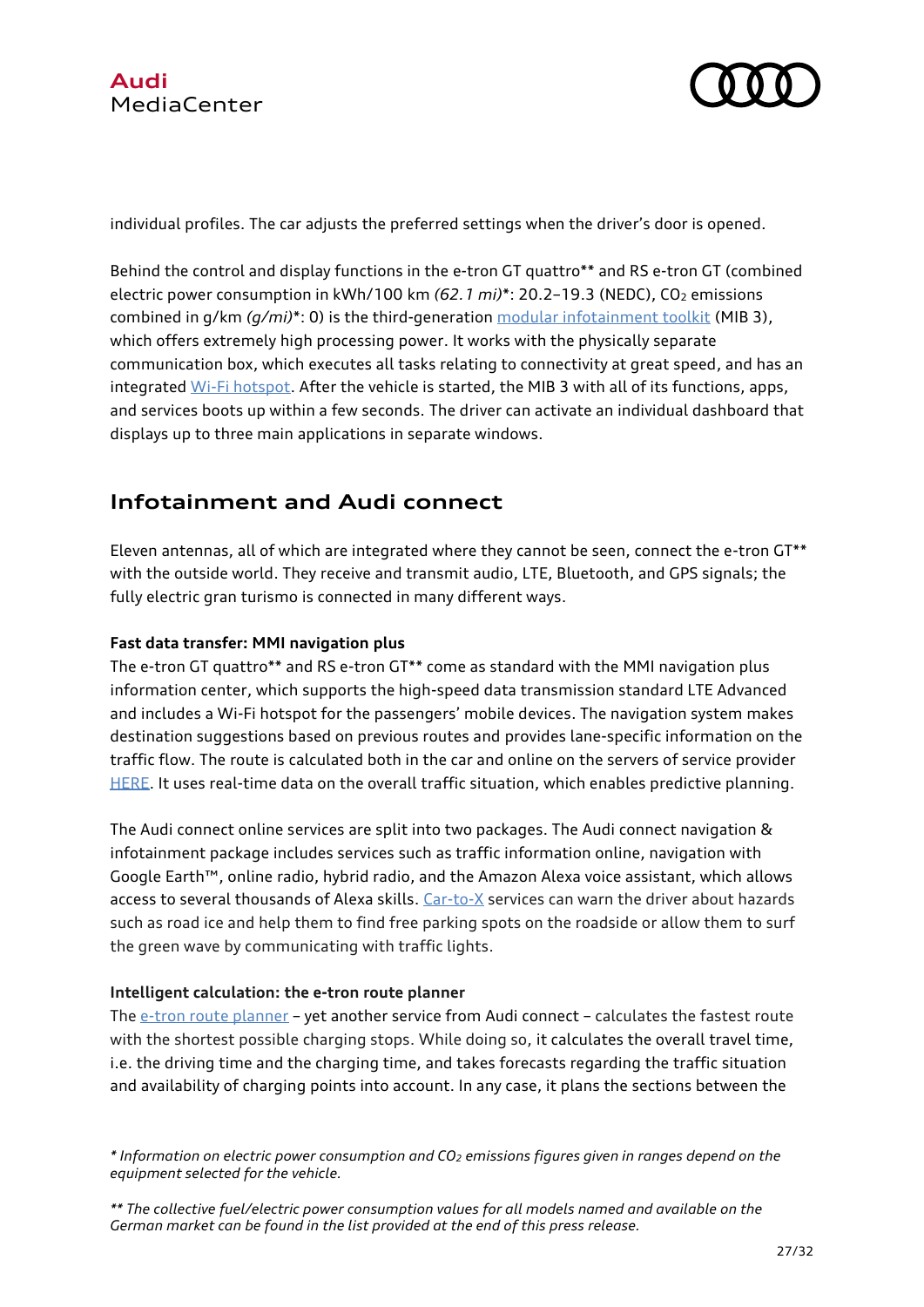



charging stops such that the driver arrives at their destination as quickly as possible. To do this, it may suggest charging twice with high power instead of one long stop with lower power. The directory of charging points is updated every day.

The second area of the service program includes [Audi connect emergency](https://www.audi-mediacenter.com/en/technology-lexicon-7180/infotainment-7183#audi-connect-notruf-und-service) call & service with Audi connect remote & control. Here, the customer can control many functions via the  $myAudi$  app on their smartphone. Aside from charging and climate control, these functions include querying the vehicle status, the car finder, or locking and unlocking. Services such as Audi connect emergency call, online roadside assistance, and Audi service request complement the portfolio.

Attractive hardware modules supplement the infotainment portfolio. The [Audi phone box](https://www.audi-mediacenter.com/en/technology-lexicon-7180/infotainment-7183#audi-phone-box) (optional for both models) links smartphones to the vehicle's antenna and charges them inductively. The [Bang & Olufsen premium sound system](https://www.audi-mediacenter.com/en/technology-lexicon-7180/infotainment-7183#bang-und-olufsen-sound-system-mit-3d-klang) (standard in the RS model\*\*) ups the ante with an output of 710 watts. Among its 16 loudspeakers are two 3D loudspeakers in the Apillars.

# **Driver assist systems**

The Audi e-tron GT quattro (combined electric power consumption in kWh/100 km *(62.1 mi)*\*: 19.6–18.8 (NEDC), CO<sup>2</sup> emissions combined in g/km *(g/mi)*\*: 0) and RS e-tron GT (combined electric power consumption in kWh/100 km (62.1 *mi*)\*: 20.2-19.3 (NEDC), CO<sub>2</sub> emissions combined in g/km *(g/mi)*\*: 0) are being launched on the market with a wide range of driver assist systems. Th[e Audi pre sense front](https://www.audi-mediacenter.com/en/technology-lexicon-7180/driver-assistance-systems-7184#audi-pre-sense-front-audi-pre-sense-city) an[d Audi pre sense basic](https://www.audi-mediacenter.com/en/technology-lexicon-7180/driver-assistance-systems-7184#audi-pre-sense-basic) safety systems as well as the lane departure warning system and cruise control system are standard features. The optional systems are subdivided into the "Tour," "City," and "Park" packages, which are combined in the assist system plus. The [night vision assist](https://www.audi-mediacenter.com/en/technology-lexicon-7180/driver-assistance-systems-7184#nachtsichtassistent) and [surround view cameras,](https://www.audi-mediacenter.com/en/technology-lexicon-7180/driver-assistance-systems-7184#umgebungskameras) which offer a choice of different views, are available as additional individual options. They are also available in the "Park" package.

The most important system in the "Tour" assist package is [adaptive cruise assist,](https://www.audi-mediacenter.com/en/technology-lexicon-7180/driver-assistance-systems-7184#adaptiver-fahrassistent) which combines the functions of adaptive cruise control, traffic jam assist, and active lane assist. It can largely take over longitudinal and lateral guidance for the driver in many situations. In order to maintain the latter, the driver needs to move the steering wheel slightly at certain intervals. When the predictive [efficiency assist](https://www.audi-mediacenter.com/en/technology-lexicon-7180/driver-assistance-systems-7184#praediktiver-effizienzassistent) (standard) is active, the adaptive cruise assist decelerates and accelerates the Audi e-tron GT (combined electric power consumption in kWh/100 km  $(62.1 \text{ mi})^*$ : 19.6–18.8 (NEDC), CO<sub>2</sub> emissions combined in  $q/km (q/min)^*$ : 0) in such a way that it consumes as little energy as possible. To do so, it evaluates information from the onboard

*<sup>\*</sup> Information on electric power consumption and CO<sup>2</sup> emissions figures given in ranges depend on the equipment selected for the vehicle.*

*<sup>\*\*</sup> The collective fuel/electric power consumption values for all models named and available on the German market can be found in the list provided at the end of this press release.*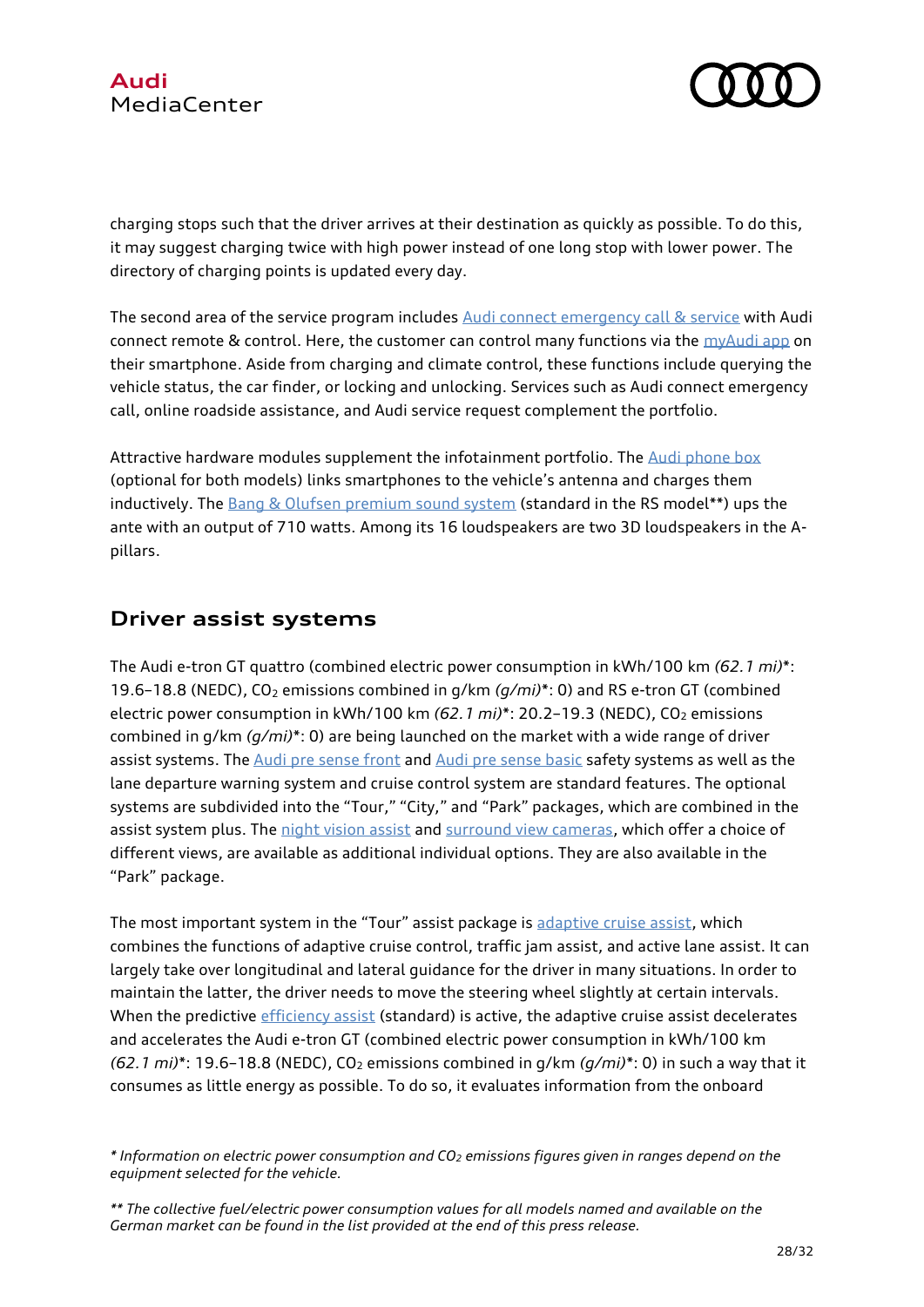

sensors and navigation data, provided that route guidance is active. The "Tour" assist package includes further systems in addition: [camera-based traffic sign recognition](https://www.audi-mediacenter.com/en/technology-lexicon-7180/driver-assistance-systems-7184#verkehrszeichenerkennung) and the emergency [assist,](https://www.audi-mediacenter.com/en/technology-lexicon-7180/driver-assistance-systems-7184#notfallassistent) as well as the [turn assist](https://www.audi-mediacenter.com/en/technology-lexicon-7180/driver-assistance-systems-7184#abbiegeassistent) an[d collision avoidance assist,](https://www.audi-mediacenter.com/en/technology-lexicon-7180/driver-assistance-systems-7184#ausweichassistent) which can prevent collisions with other vehicles.

### **Get out and let the car park itself: (remote) park assist plus**

Aside from the maneuver assist, the (remote) park assist plus, which the driver activates at the push of a button, is one of the highlights of the "Park" assist package. It detects suitable parking spaces and can maneuver the Audi e-tron GT\*\* into and out of a parallel or bay parking space at the push of a button. The driver is responsible for the maneuver. They can remain inside the car or get out beforehand – in this case, they start and supervise the parking maneuver via the myAudi app. By keeping the corresponding button pressed, the e-tron GT\*\* will roll into the space, in multiple maneuvers if necessary. Once it has reached its final position, it switches off the drive, activates the parking lock, and locks the doors. The "City" assist package includes the following safety systems: [Audi pre sense rear,](https://www.audi-mediacenter.com/en/technology-lexicon-7180/driver-assistance-systems-7184#audi-pre-sense-rear) [side assist,](https://www.audi-mediacenter.com/en/technology-lexicon-7180/driver-assistance-systems-7184#audi-side-assist) [exit warning,](https://www.audi-mediacenter.com/en/technology-lexicon-7180/driver-assistance-systems-7184#ausstiegswarnung) [intersection assist,](https://www.audi-mediacenter.com/en/technology-lexicon-7180/driver-assistance-systems-7184#kreuzungsassistent) and rear [cross-traffic assist.](https://www.audi-mediacenter.com/en/technology-lexicon-7180/driver-assistance-systems-7184#querverkehrassistent-hinten)

All systems use th[e central driver assistance controller](https://www.audi-mediacenter.com/en/technology-lexicon-7180/driver-assistance-systems-7184#zentrales-fahrerassistenzsteuergeraet) (zFAS), which uses the sensors' data to continuously compute an exact model of the vehicle's environment. This way, they can react precisely and promptly to objects, such as by initiating braking. Depending on the selected options, the zFAS receives the data to do this from up to five radar sensors, five visual cameras, the thermal imaging camera for the night vision assist, and 12 ultrasound sensors.

# **[Craftsmanship](https://www.audi-mediacenter.com/en/press-releases/audi-e-tron-gt-enters-series-productioncarbon-neutral-production-begins-at-the-boellinger-hoefe-13473) meets the smart factory**

The e-tron GT (combined electric power consumption in kWh/100 km *(62.1 mi)*\*: 19.6–18.8 (NEDC), CO<sup>2</sup> emissions combined in g/km *(g/mi)*\*: 0) is the first fully electric car from Audi to be built in Germany. It rolls off the line at Audi Böllinger Höfe at the Neckarsulm site. The smallseries production facility there has been expanded and converted for its new role. The skilled craftsmanship of the previous facility has been supplemented by digital processes and smart technologies. During the expansion, production planners made use of new virtual methods. Production of the e-tron GT\*\* was designed without physical prototypes – a first at Audi.

The body shop combines the skilled craftsmanship of the employees with the full potential of automated production technology. It consists of an innovative body assembly line along which each body passes twice. It is constructed around what is called the two-way framer, in which ten robots are used to attach the inside and outside of the passenger compartment. It combines all

*<sup>\*</sup> Information on electric power consumption and CO<sup>2</sup> emissions figures given in ranges depend on the equipment selected for the vehicle.*

*<sup>\*\*</sup> The collective fuel/electric power consumption values for all models named and available on the German market can be found in the list provided at the end of this press release.*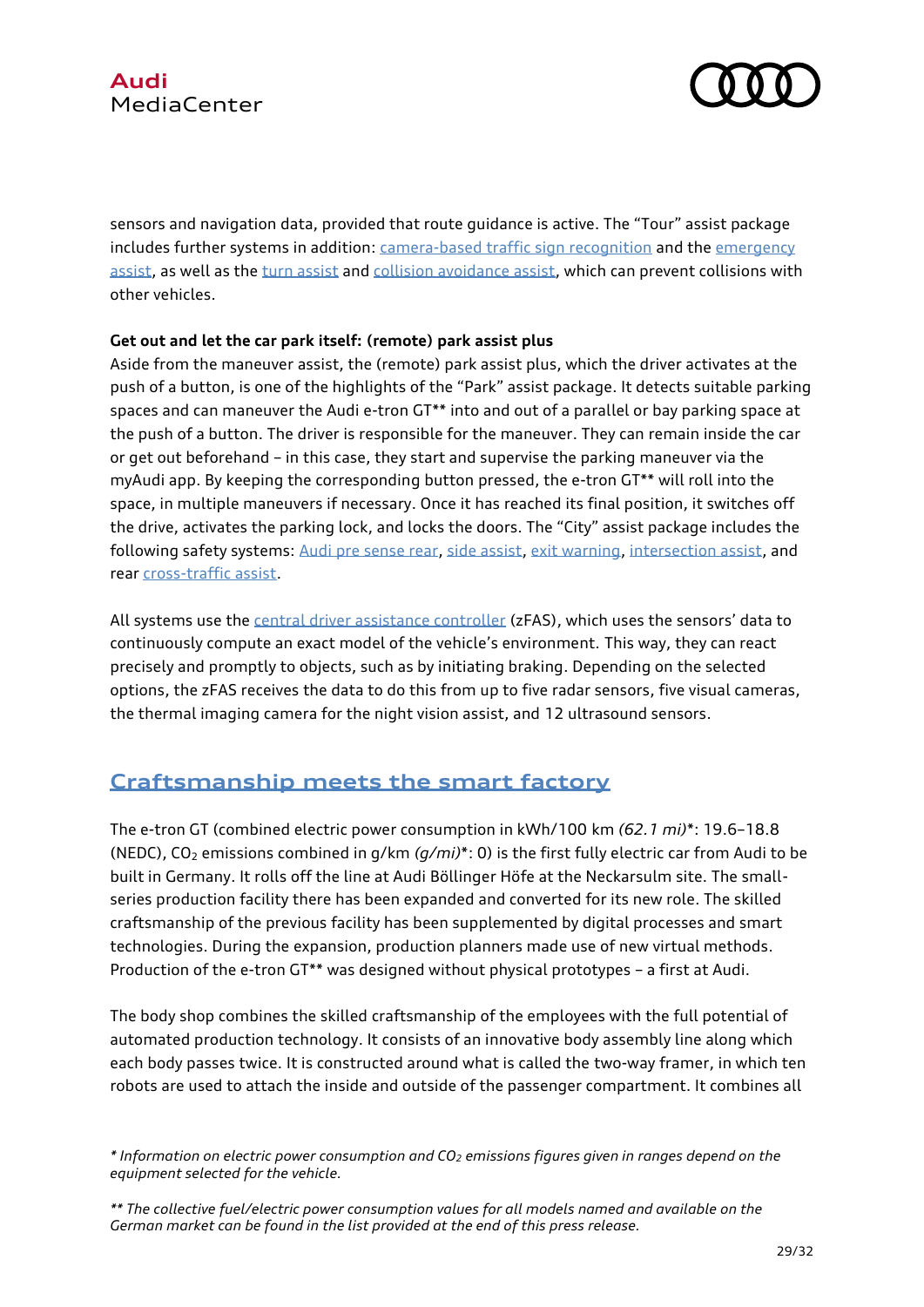

manufacturing steps for joining the side panels in a single system, allowing the Audi e-tron GT\*\* to be manufactured on the existing floor space. What is known as the correlation-free inline measuring procedure for the bodies is also new. It guarantees even greater accuracy and can respond very quickly to minute deviations. At the end of the body assembly line is where precise craftsmanship comes into play: Experienced workers fit the add-on parts and check the completed body.

The e-tron GT\*\* shares the assembly line with the Audi R8\*\* high-performance sports car – this integration of two technically completely different cars is unique in the Volkswagen Group. The expanded assembly line includes 36 instead of the previous 16 cycles. Both models are moved using the same driverless transport vehicles and an electrically powered monorail system, with humans and robots working side by side at one station of the line. Once completed, every car is driven for 40 kilometers *(24.9 mi)* on public roads, which also includes sections on the highway and in urban traffic.

The production of the Audi e-tron GT quattro\*\* and the RS e-tron GT\*\* at Böllinger Höfe is carbon-neutral. Just as at the entire Neckarsulm site, production uses 100 percent ecoelectricity, with a combined heat and power plant fired with biogas providing the necessary heat for Böllinger Höfe. Emissions that cannot yet be avoided are compensated with carbon credits from certified climate protection projects.

Audi also relies on resource-conserving vehicle manufacturing. This way, production at Böllinger Höfe avoids the use of paper and packaging and uses closed-loop systems, for example. The aluminum sheet waste that accumulates in the press shop, for example during the production of the side wall frame, is returned to the supplier, where it is reconditioned and then reused at Audi. Audi has launched a pilot project for plastic recycling. Plastic waste is processed into fibers, and these filaments are then used in 3D printers to manufacture tools for the production process.

## **Fuel/electric power consumption of the models named above:**

Information depends on the equipment selected.

#### **Audi e-tron GT quattro**

Combined electric power consumption in kWh/100 km *(62.1 mi)*\*: 19.6–18.8 (NEDC), 21.6– 19.9 (WLTP); combined CO<sup>2</sup> emissions in g/km *(g/mi)*\*: 0

*\* Information on electric power consumption and CO<sup>2</sup> emissions figures given in ranges depend on the equipment selected for the vehicle.*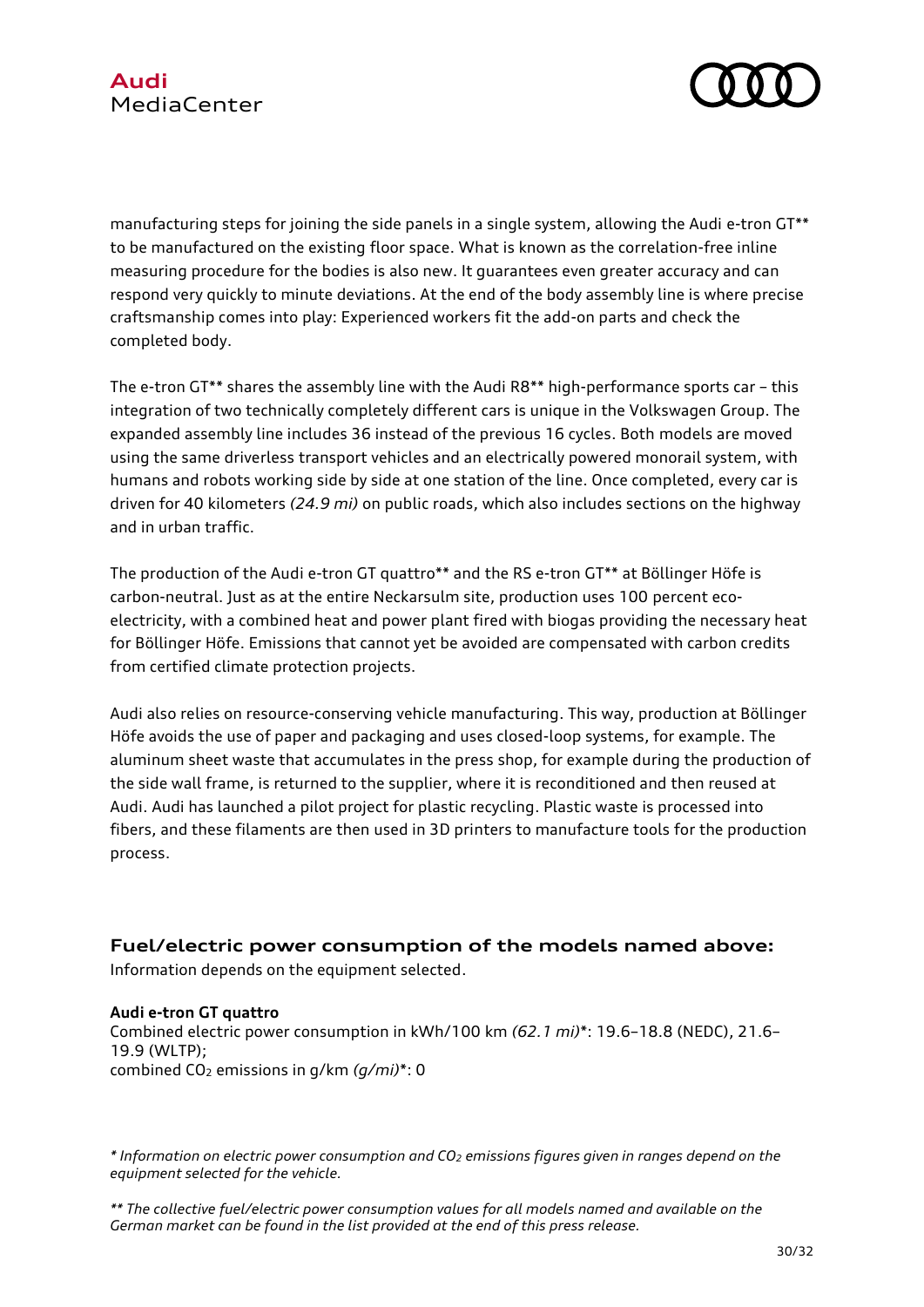



#### **Audi RS e-tron GT**

Combined electric power consumption in kWh/100 km *(62.1 mi)*\*: 20.2–19.3 (NEDC), 22.5– 20.6 (WLTP); combined CO<sub>2</sub> emissions in q/km (q/mi)\*: 0

#### **Audi e-tron**

Combined electric power consumption in kWh/100 km *(62.1 mi)*\*: 24.3–21.0 (NEDC); combined CO<sup>2</sup> emissions in g/km *(g/mi)*\*: 0

#### **Audi e-tron Sportback**

Combined electric power consumption in kWh/100 km *(62.1 mi)*\*: 23.9–20.6 (NEDC); combined CO<sub>2</sub> emissions in g/km  $(q/ml)^*$ : 0

#### **Audi A7 Sportback**

Combined fuel consumption in l/100 km *(62.1 mi)*\*: 11.6–4.3 (NEDC); combined CO<sup>2</sup> emissions in g/km *(g/mi)*\*: 265–113

#### **Audi R8**

Combined fuel consumption l/100 km *(62.1 mi)*\*: 13.3–12.9 (NEDC); combined CO<sup>2</sup> emissions in g/km *(g/mi)*\*: 301–293

The specified fuel consumption and emissions data have been determined according to the measurement procedures prescribed by law. Since September 1, 2017, certain new vehicles are already being typeapproved according to the Worldwide Harmonized Light Vehicles Test Procedure (WLTP), a more realistic test procedure for measuring fuel consumption and CO<sub>2</sub> emissions. Starting on September 1, 2018, the New European Driving Cycle (NEDC) will be replaced by the WLTP in stages. Owing to the more realistic test conditions, the fuel consumption and CO<sup>₂</sup> emissions measured according to the WLTP will, in many cases, be higher than those measured according to the NEDC. For further information on the differences between the WLTP and NEDC, please visit www.audi.de/wltp.

We are currently still required by law to state the NEDC figures. In the case of new vehicles which have been type-approved according to the WLTP, the NEDC figures are derived from the WLTP data. It is possible to specify the WLTP figures voluntarily in addition until such time as this is required by law. In cases where the NEDC figures are specified as value ranges, these do not refer to a particular individual vehicle and do not constitute part of the sales offering. They are intended exclusively as a means of comparison between different vehicle types. Additional equipment and accessories (e.g. add-on parts, different tire formats, etc.) may change the relevant vehicle parameters, such as weight, rolling resistance, and aerodynamics, and, in conjunction with weather and traffic conditions and individual driving style, may affect fuel consumption, electrical power consumption,  $CO<sub>2</sub>$  emissions, and the performance figures for the vehicle.

Further information on official fuel consumption figures and the official specific CO<sub>2</sub> emissions of new passenger cars can be found in the "Guide on the fuel economy, CO<sup>2</sup> emissions, and power consumption of all new passenger car models," which is available free of charge at all sales dealerships and from DAT Deutsche Automobil Treuhand GmbH, Hellmuth-Hirth-Str. 1, 73760 Ostfildern, Germany, or at www.dat.de.

*<sup>\*</sup> Information on electric power consumption and CO<sup>2</sup> emissions figures given in ranges depend on the equipment selected for the vehicle.*

*<sup>\*\*</sup> The collective fuel/electric power consumption values for all models named and available on the German market can be found in the list provided at the end of this press release.*